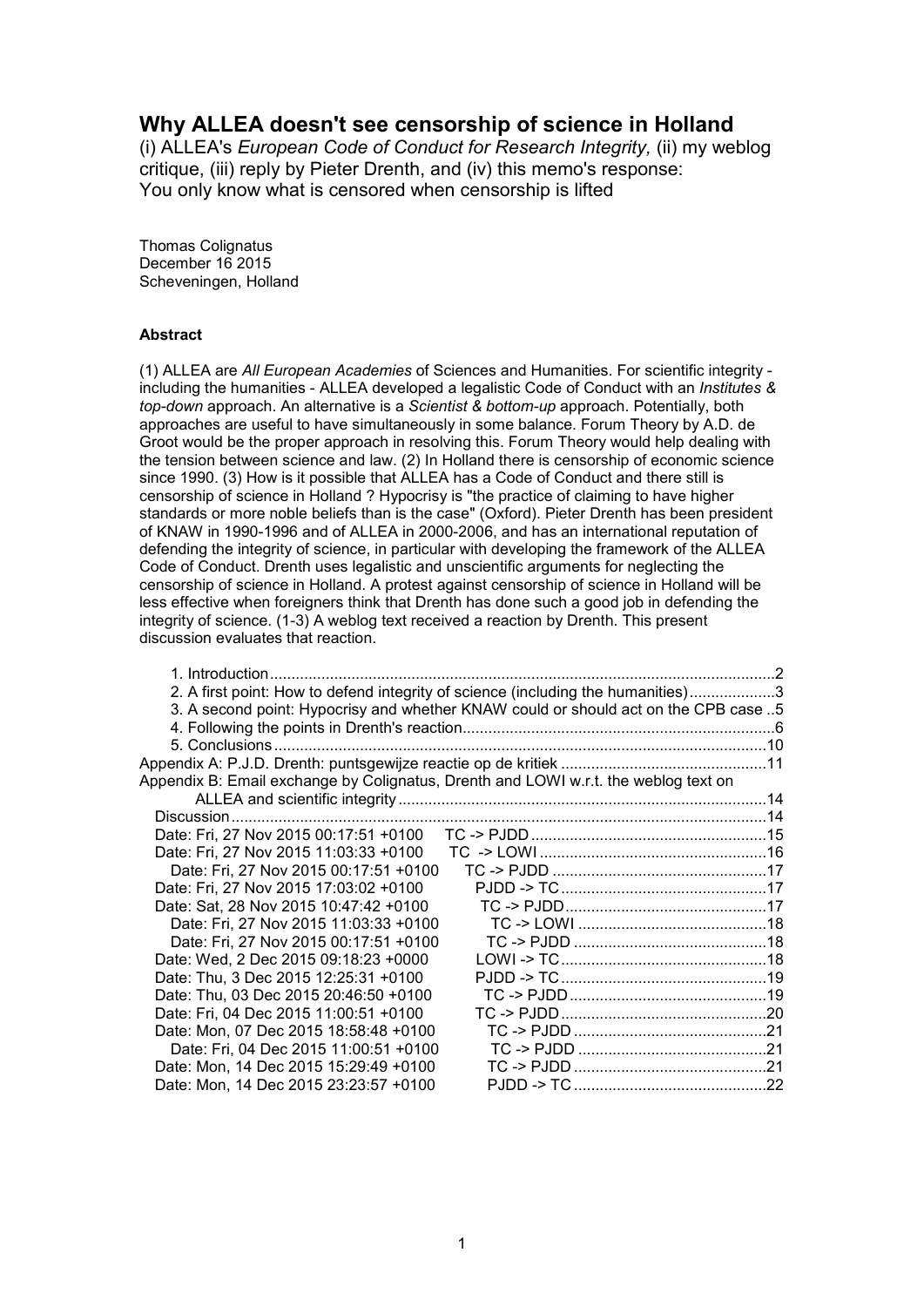### 1. Introduction

**ALLEA** is the federation of *All European Academies* of Sciences and Humanities, see http://www.allea.org.

There is ALLEA's *European Code of Conduct for Research Integrity* (**ECCRI**), and I gave this a critical discussion. <sup>1</sup>

My weblog text also mentions the role played by Pieter Drenth, who was KNAW president 1990-1996 and ALLEA president 2000-2006, and who helped create ECCRI. <sup>2</sup>

- The weblog text refers to a video, in which Drenth says, when asked to become secretary at KNAW, that KNAW is a body that doesn't fight for a single university but **"for science for the whole of The Netherlands, you may say"**. 3
- Indeed: when there is **censorship of science in Holland since 1990** then one would expect to hear a protest by KNAW. But there wasn't.

#### **1.1 The scientific reason to say something**

Observe the *scientific* reason why I *must* say something about the role of KNAW. **Economic science requires a causal explanation for the world economic crisis since 2007. Part of the explanation is the suppression by government bodies of critical views by economic scientists working for them before 2007.**

- (i) A known whistleblower (without scientific position) is Bernard Connolly, see the book *"The rotten heart of Europe",* 1996. European politicians proceeded with the euro, and thanks to Connolly the Europeans cannot say that they weren't warned.
- (ii) I myself had a scientific position in 1982-1991 at the Dutch Central Planning Bureau (CPB). There is censorship of science **since** 1990 and abusive dismissal since 1991 by the directorate of the CPB, now for 25+ years. KNAW also in the period under Drenth hasn't done anything to protect me from those.
- (iii) Since the 1990's Dutch government has set up rules on integrity itself. But they still exclude looking into the "legaly earlier" case since 1990, even though the case was in court while there came new rules and even though the censorship exists today.
- (iv) The 2007+ economic crisis confirms my analysis, but this evidence isn't looked into either. The directorate of CPB claims that it is a scientific institute, and should they not look at the evidence ?<sup>4</sup>

#### **1.2 Drenth's reply and this very memo**

I alerted professor Drenth to the weblog text, and indicated that I am open for comments. Drenth dismisses criticism on his policy choices. **Appendix A** contains Drenth's reply, <sup>5</sup> unfortunately but apparently by his deliberate choice in Dutch. **Appendix B** contains the email exchange in Dutch on this and his refusal to write a short English text. I have marginally improved my weblog text to reduce misunderstandings but Drenth still rejects the criticism.

Since my weblog text already deals with ALLEA ECCRI, this present text deals with Drenth's reply. The discussion in general is not about Drenth as a person of course. This memo is about his role and reply. It is rather important what he does not reply to. This present text gives an overview, and refers to the two appendices. Let us identify two main points and then look at minor points in Drenth's reply.

https://pieterdrenth.wordpress.com/about

 $\overline{\phantom{a}}$ 

<sup>1</sup> https://boycottholland.wordpress.com/2015/11/26/allea-defines-research-integrity-too-narrow  $\overline{2}$ 

<sup>3</sup> https://www.youtube.com/watch?v=vOuDZyjiIrQ, Dutch text (minute 55): "Het leek mij toch ook wel weer aardig om de KNAW [te doen], dat is een geheel nieuw orgaan [voor mij] waarin je niet vecht voor één universiteit maar voor de wetenschap van heel Nederland, zeg maar."

<sup>4</sup> https://rwer.wordpress.com/2013/07/02/issue-no-64-of-real-world-economics-review

 $5$  Drenth's reply is dated "20-12-2015" but this must be "02-12-2015".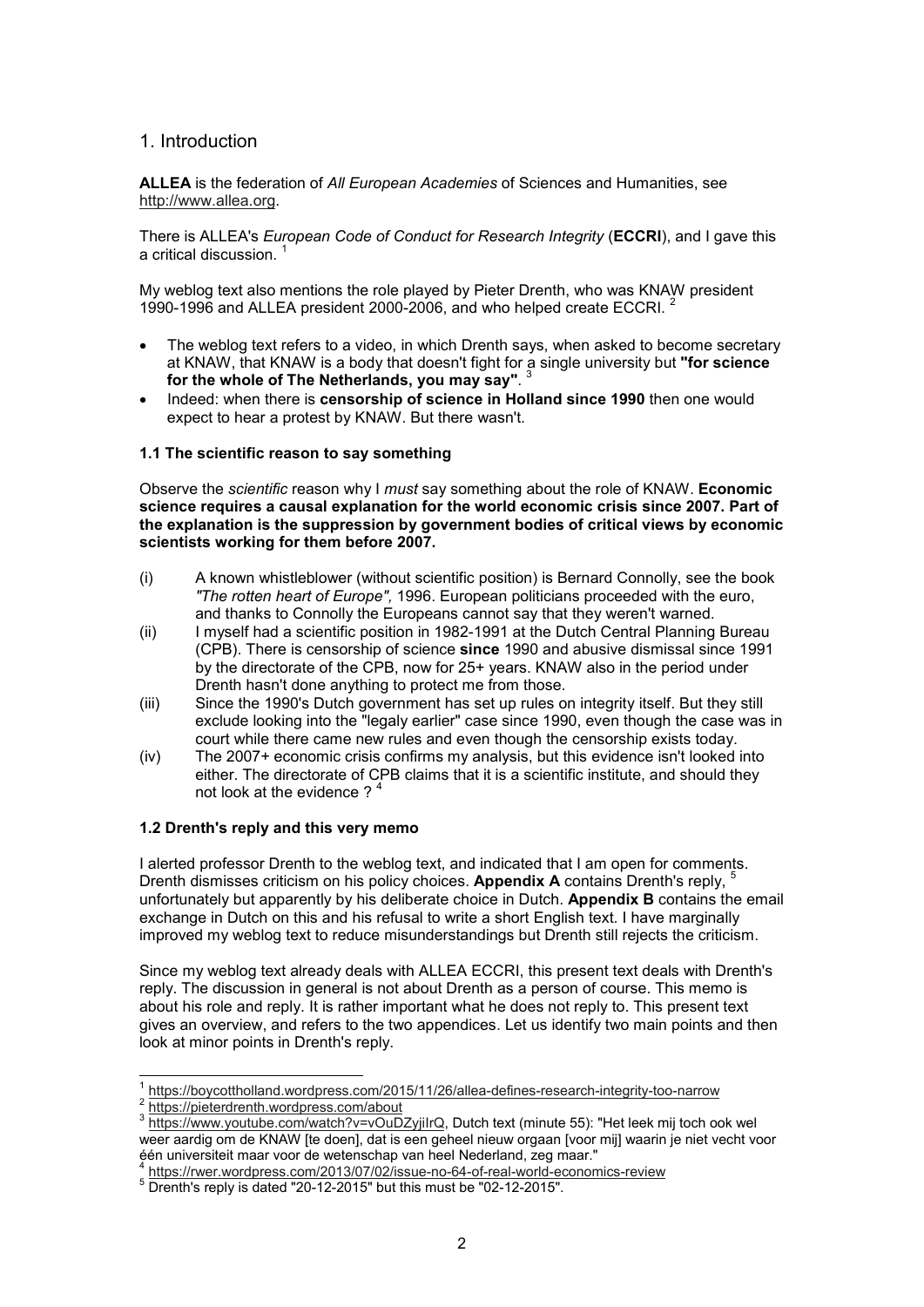#### **1.3 No reply on some important issues**

There are some important points that Drenth doesn't reply to. Note that he might reply to other people at other times, and that he merely does not reply to me directly. Still, I raised the issues, they are related to the above, and it would make sense to reply to me.

- When I alerted Drenth to my weblog text, I also referred to the 2007+ economic crisis, that occurred after his presidencies, and suggested that he gave the issue the benefit of the doubt, and that he informed the current KNAW president that it can be useful to talk with me. There is no reply, except perhaps the implication that it is not useful to talk with me.
- I also alerted him to the problem that research mathematicians (RM) pontificate on mathematics education research (MER) that they are not qualified for. His merely restates (in point 8) the ALLEA Code of Conduct that this is annoying but doesn't amount to a breach of ALLEA research integrity. This is another example why that Code of Conduct is inadequate. Merely restating a criticised rule is no reply. In the video interview at minute 43 he states with a smile – it is unclear why this would be a cause for smiling - that students liked new editions of his textbook on Test Theory less when there appeared more formulas in them. But math education could be much improved when scientists would look into integrity breaches in MER that block this improvement. MR are so arrogant in their assumed qualification on empirical didactics that we are in need of rules against tresspassing.
- My suggestion to revive Forum Theory by A.D. de Groot is important for breaking the stalemate in the discussion on integrity by reviving Forum Theory. Drenth in his statement of 2015-12-02 doesn't reply to this either. This is awkward since Drenth and A.D. de Groot were both psychologists involved in Test Theory, and they collaborated. Is Drenth going to be silent on this – and do A.D. de Groot a great disservice – or will he be happy to be reminded of this approach – and keep silent about who gave him the idea to combine integrity with Forum Theory ?
- There is a distinction between whistleblowers (who should be silent but speak) and scientists (who are expected to speak). Whistleblowers require additional laws, and then ALLEA / KNAW may say that they cannot do anything till such laws exist. However, scientists should already have protection: and the main problem is that ALLEA / KNAW don't provide this. Drenth confuses the categories, and refuses to give an example of a scientist who would be a "whistleblower".

# 2. A first point: How to defend integrity of science (including the humanities)

My weblog entry opposes on one hand the legalistic ALLEA ECCRI *Institutes & top-down* approach to on the other hand a *Scientist & bottom-up* approach. The A.D. de Groot Forum Theory would aspire a balance.

The text indicates various costs to the current ALLEA ECCRI approach. My suggestion is that ALLEA doesn't see those costs since they are focused on their approach. They are not even interested in trying to *discover* those other costs of neglect.

Drenth doesn't agree with this analysis. (i) He rejects the costs that I mentioned. (ii) He neglects them in cases that I did not mention (those that are "not observed" and cases that are costly since only dealt with end-of-pipe (Diederik Stapel was discovered late)). This is a curious lack of interest.

#### **2.1 A Code for Employers ?**

Perhaps a way to rephrase the issue: There could also be a *European Code of Conduct for Employers of Scientists (including the Humanities)* (ECCESH). Employers will now hold that they are doing their best by supporting and developing the ECCRI. But the idea is to look at this from the opposite angle. Good employers of scientists would e.g. embrace Forum Theory,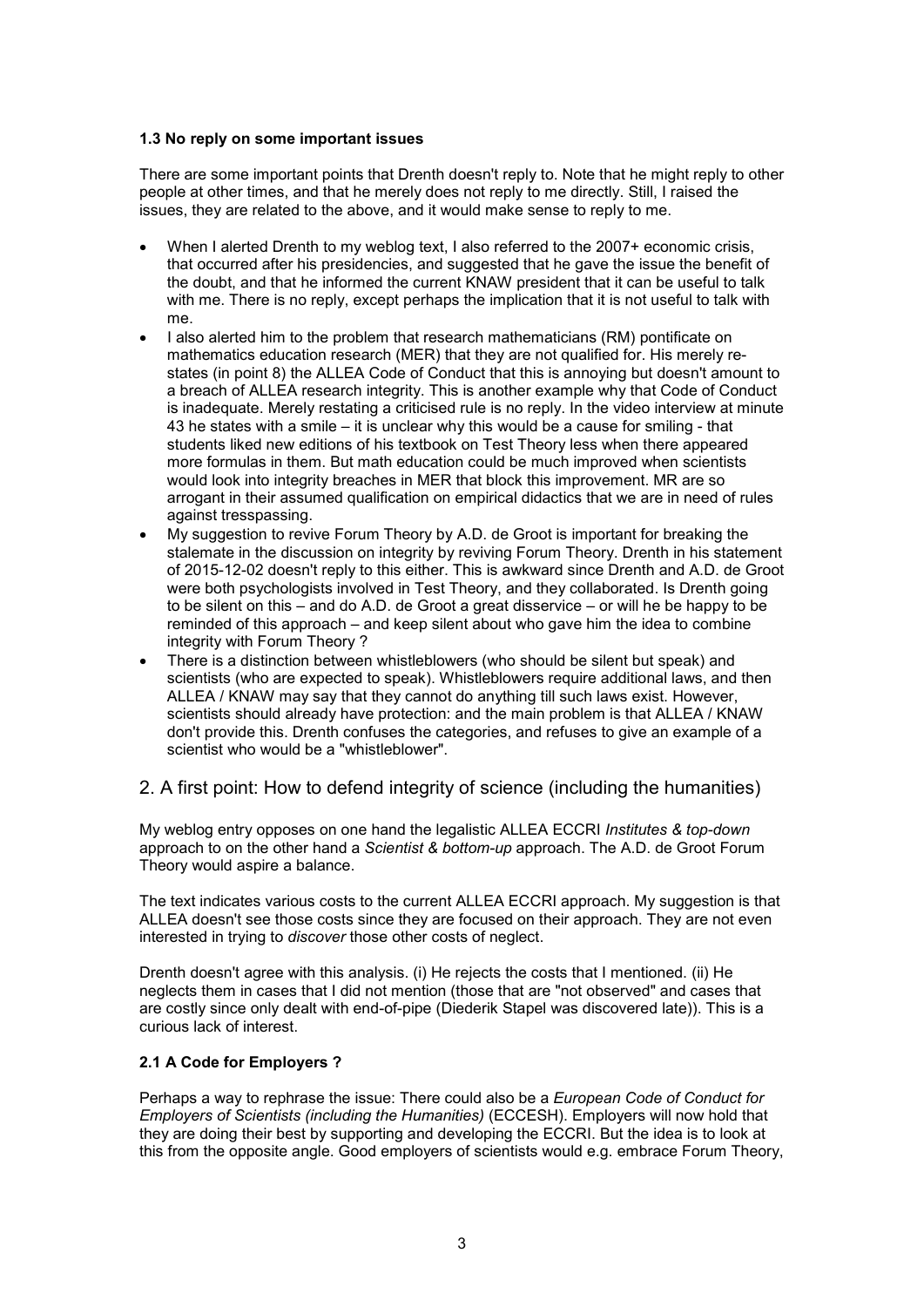support internal democracy, have open access publication by having their own publishing outlet, do not commit censorship, support victims of censorship from elsewhere.

- From the viewpoint of an employer, one can understand the ALLEA approach. Scientists have the protection of science. It is difficult to take action when they do something wrong, since a wrong-doer can claim protection from science. Hence it is useful when there is a legal framework to tackle wrong-doing.
- As an employer, you can always get rid of an employee. You just claim that work relations have become impossible, and then judges can only accept the annulment of the work contract. At least, this is how it works in Holland. This also gives employers great power for censorship: they can always threaten to dismiss you when you as a scientist publish something (as you should as a scientist). As far as I know, ALLEA / KNAW don't do anything about this loophole. (Yes, we all know about well-known scientists who have some protection since they are known by the popular press. Consider the step-down in 1999-2000 of Joseph Stiglitz as chief economist of the World Bank – who got the Nobel Prize in 2001. However, Stiglitz was not in a position of chief scientist, as far as I know. The problem are the unknown scientists without such protection either from law or media or ALLEA. When ALLEA doesn't protect them, then they might be seen as whistleblowers, which may make the situation worse because more confused.)

#### **2.2 The impact of Forum Theory**

Drenth (point 9 below) claims that I suggested that Forum Theory would prevent all problems with integrity. I never said so. With Drenth's misrepresentation, the argument is reduced to mere opposing views, and there is no progress. Hence my suggestion is:

- Let us do an experiment with the Forum Theory approach. Let us start with Holland.
- Let Drenth specify what would be needed for him to change opinion.
- I specified some cases that could be tackled, like the CPB-case and the case of mathematics education research. In both cases I proposed a parliamentary enquiry.  $^6$  Let scientists already do such enquiries as far as possible. This might save Dutch parliament time later on. Let us tackle these cases and see whether the events may change Drenth's view on the best approach to defend scientific integrity (in Holland).

#### **2.3 Assuming authority for a field that you are not qualified for**

The next problem is mentioned in point 8 below. A particular case of when the ALLEA ECCRI fails is when a scientist qualified for field A makes statements about field B. ECCRI allows it because scientist A is only tested in the own field A and not in the other field B. It would however still be a breach of scientific integrity: since you cannot assume authority for something that you are not qualified for. Statements about logic and common scientific practices are acceptable, and questions are also acceptable (to see for A how the various scientists in field B react), but to assume authority is not acceptable.

It is curious that ECCRI allows it, but it is not so curious anymore once we understand that ECCRI originates from litigation. If ECCRI would declare "(presistent) assumed authority" to be fraudulent, then it would open a can of worms, since it doesn't have legal tools to distinguish the fields A and B. ECCRI has no Forum Theory as a tool to distinguish the fields. Conclusion: assuming an authority that one doesn't have remains a breach of scientific integrity, and the adoption of Forum Theory will improve the integrity of science.

An example is Jan van de Craats in Holland.  $^7$  He is emeritus research mathematician (RM) and makes statements about mathematics education research (MER) also for primary education which he isn't qualified for. According to ECCRI he doesn't do anything wrong in RM and is off the hook. On 2015-12-01 I discovered that Van de Craats also got a more

e<br><mark>6 http://www.ipetitions.com/petition/PE\_werk\_CPB</mark> and <u>http://www.ipetitions.com/petition/tk-onderzoek-</u> wiskundeonderwijs

<sup>7</sup> http://thomascool.eu/Papers/Math/2015-09-15-Breach-by-Jan-van-de-Craats-and-Ben-Wilbrink-wrtscientific-integrity.html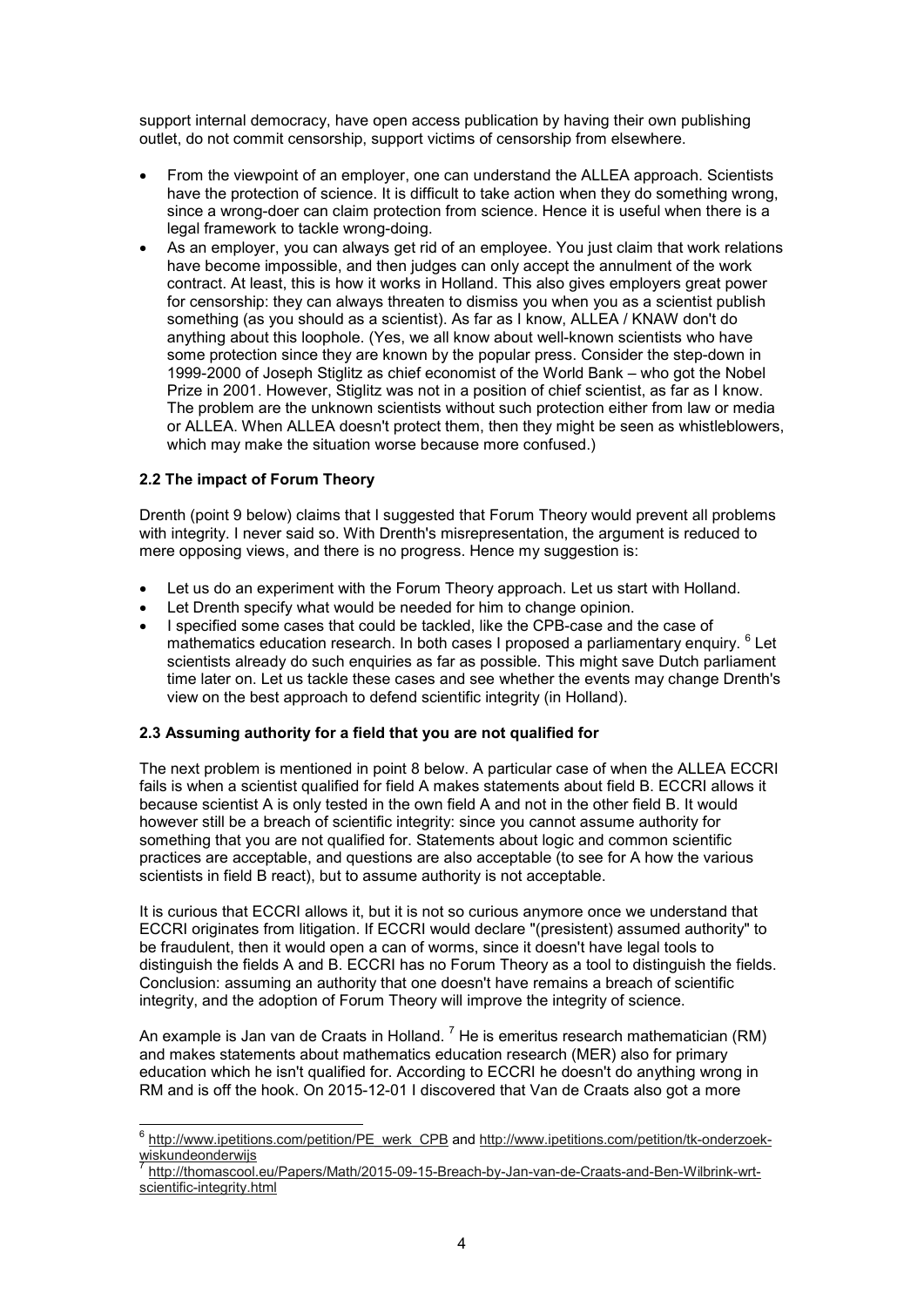recent appointment as professor in "didactics of mathematics" at the Open University (OU) in Holland: perhaps this provides for a formal qualification for primary education too, but it doesn't mean that there is a material qualification. Perhaps Van de Craats wrote so much about didactics (that he isn't qualified for) that the search committee at OU thought that he was qualified. If he has become "legally qualified" then his performance actually can be challenged under the ECCRI rules for being deliberately negligent (reducing the issue to legalities again). (I have asked OU some questions and hope to find out more later on.) Overall, this breach of integrity is not without consequences. RM at KNAW itself are in breach themselves too, and KNAW helped produce a deficient report on education on arithmetic. The discussion in Holland about "realistic mathematics education" (RME) also affects views in other countries in the world like the USA, see also the OECD discussion on "21<sup>st</sup> century skills".

# 3. A second point: Hypocrisy and whether KNAW could or should act on the CPB case

My criticism of KNAW / Drenth is that it is hypocritical to say that you defend the integrity of science (all over Europe) and allow censorship of science in Holland. Drenth informs us that he wrote a newspaper article about the pseudo-science of graphology: so why would he not write a newspaper article about the censorship of economic science since 1990 by the directorate of the Dutch CPB ? When Parliament is alerted by this protest from the (former) president of KNAW, then Parliament can decide to investigate the issue or not.

#### Hypocrisy is:

"the practice of claiming to have higher standards or more noble beliefs than is the case" (Oxford Dictionaries).

I find this curious:

- Drenth denies that he was informed about my letters in 1992-1995 and claims that those were handled 'administratively' by the then-director Ch. Moen. (Or later officer Dirk de Hen.)
- He doesn't object to how my letters have been treated.
- When he is informed just now, he still says that KNAW cannot deal with employeremployee relations. (Apparently Moen executed policy that Drenth still supports, too.)
- Thus by implication he would have reacted in 1992-1996 in the same manner, and still not deem this hypocritical w.r.t. defending integrity of science for the whole of Holland (or later Europe).
- He does not accept the distinction between science (my position) and legalities (his position). He dismisses my diagnosis of "dismal hypocrisy" as a personal attack. This is disingenious. He should be aware that scientific integrity is a scientific notion and not a legal notion.

#### In answer:

- I originally wrote: "we can only suppose that the issue was also discussed with Drenth" (emphasis on "suppose"). The news here is that the supposition fails: apparently Drenth gave director Moen authority to deal with matters on agreed policy. This doesn't change however that Drenth is responsible for policy and delegation and those delegated acts. He misstates his responsibility by emphasising "I didn't know" and allowing that this might suggest to people that he wasn't responsible. Why doesn't he clearly say: "Though I didn't know I am still responsible." ?
- There was no personal attack. I never met Drenth and have no view about his person. This part of the weblog text deals with Drenth as president of KNAW and ALLEA. The

 8 http://thomascool.eu/Papers/Math/2014-07-08-Colignatus-aan-KNAW-LOWI.html

<sup>9</sup> https://boycottholland.wordpress.com/2015/12/08/computer-algebra-is-a-revolution-but-21st-centuryskills-q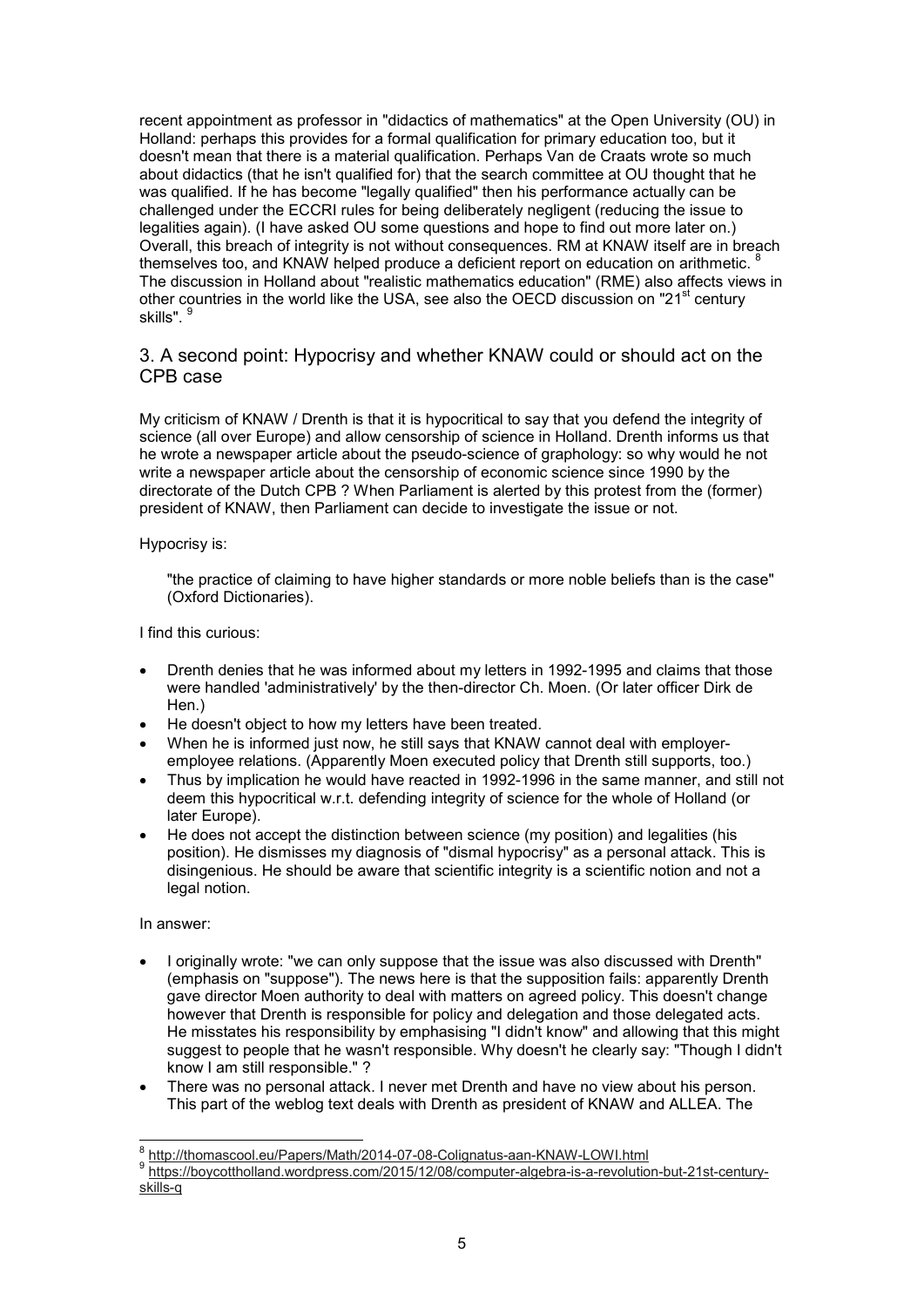statement is that the president of KNAW is hypocritical in neglecting that employment law can be abused. And in this early period, when the case was in court, the president was Drenth. The discussion makes the substitution "Drenth" for "President KNAW 1990-1996" but that does not amount to a personal attack. It is important to make the substitution, because Drenth proceeded as president ALLEA 2000-2006 and has become an icon of scientific integrity: which is a huge misunderstanding.

It is a breach of scientific integrity by Drenth 2015 to misrepresent this, and qualify this as a personal attack. The issue has been explained to him, he has seen the draft of this memo, and he persists in denouncing this scientific protest as a personal attack. (See elsewhere about reprisals on whistleblowers, and how denigrating persons reduces the willingness of other people to talk with them.)

I relate the video on Drenths scientific career to the failure as president of KNAW and ALLEA. It is difficult to understand that a scientist opposed to pseudo-science (graphology) can still neglect Forum Theory and fall for the superficial arguments and taboo of "employer-employee law". He is not even interested in *researching* that employment law can be abused, and what can be done against this loophole. My discussion of the video is not intented as amateur psychology but targeted at deconstruction. It should help viewers of the video to be alert on some angles. After the reply I have edited the text to emphasize this.

# 4. Following the points in Drenth's reaction

- (1) Apparently ECCRI is not clear enough that "research integrity" is also used to avoid the confusion of science versus humanities. It is better that they say so than that I adapt my text. ECCRI already specifies that science stands for "Wissenschaft" (including the humanities), but apparently ECCRI doesn't believe that people will read and remember this. Why not the simple solution of speaking about a code for *the sciences and the humanities* ? My point was: be clearer on this. My point also was: the focus on only research (publications, say 10%) is too simple (there is also 90%).
- (2) My criticism wasn't that ECCRI should also discuss "external" issues. My point was that there are breaches of integrity that are not included in ECCRI because its definition is *too narrow.* A good solution approach is to enhance Forum Theory (A.D. de Groot).
- (3) On this issue of the demarcation between "internal" and "external" ethics, Drenth turns my specific argument w.r.t. ECCRI into a general argument against vagueness, which becomes a straw man that can be burned. I never said that vagueness has never some merit. Children love vagueness since it gives them certainty. See the Sorites problem, see Fuzzy logic. Forum Theory helps in dealing with vagueness. My point was directed at ECCRI, and I really did specify costs. Drenth's reply neglects those costs. See main point one above.
- (4) That there are other things not in the code, is also shown by the diagram in the weblog text.
- (5) W.r.t. the term "falsification" we see it confirmed that ECCRI wasn't written by scientists interested in methodology, but likely by lawyers. Given the suggestion to link up with De Groot's Forum Theory, it is better to link up with Karl Popper. The alternative term is "manipulation".
- (6) Drenth's reply at this point is an informative reference to a book by Nick Steneck  $^{10}$  and an OECD conference in Tokyo. Indeed, not doing something positive is not necessarily something negative. It still doesn't answer the issue. One can try to legally list all kinds of possible misdemeanors, but it is better to use Forum Theory. (Perhaps this is a repetition of the comparison of Napoleontic and Common Law, but there is no good reason, and only a bureaucratic one, why ALLEA / KNAW take sides with the employers.)
- (7) I would no longer *expect* the Dutch LOWI to look into *all possible cases of integrity*, if LOWI would change its name into only what it does deal with: **specifically named cases of misconduct: fabrication, manipulation, plagiarism.** Once LOWI has changed its

 $\overline{\phantom{a}}$ 

<sup>&</sup>lt;sup>10</sup> http://www-personal.umich.edu/~nsteneck/publications/publications.html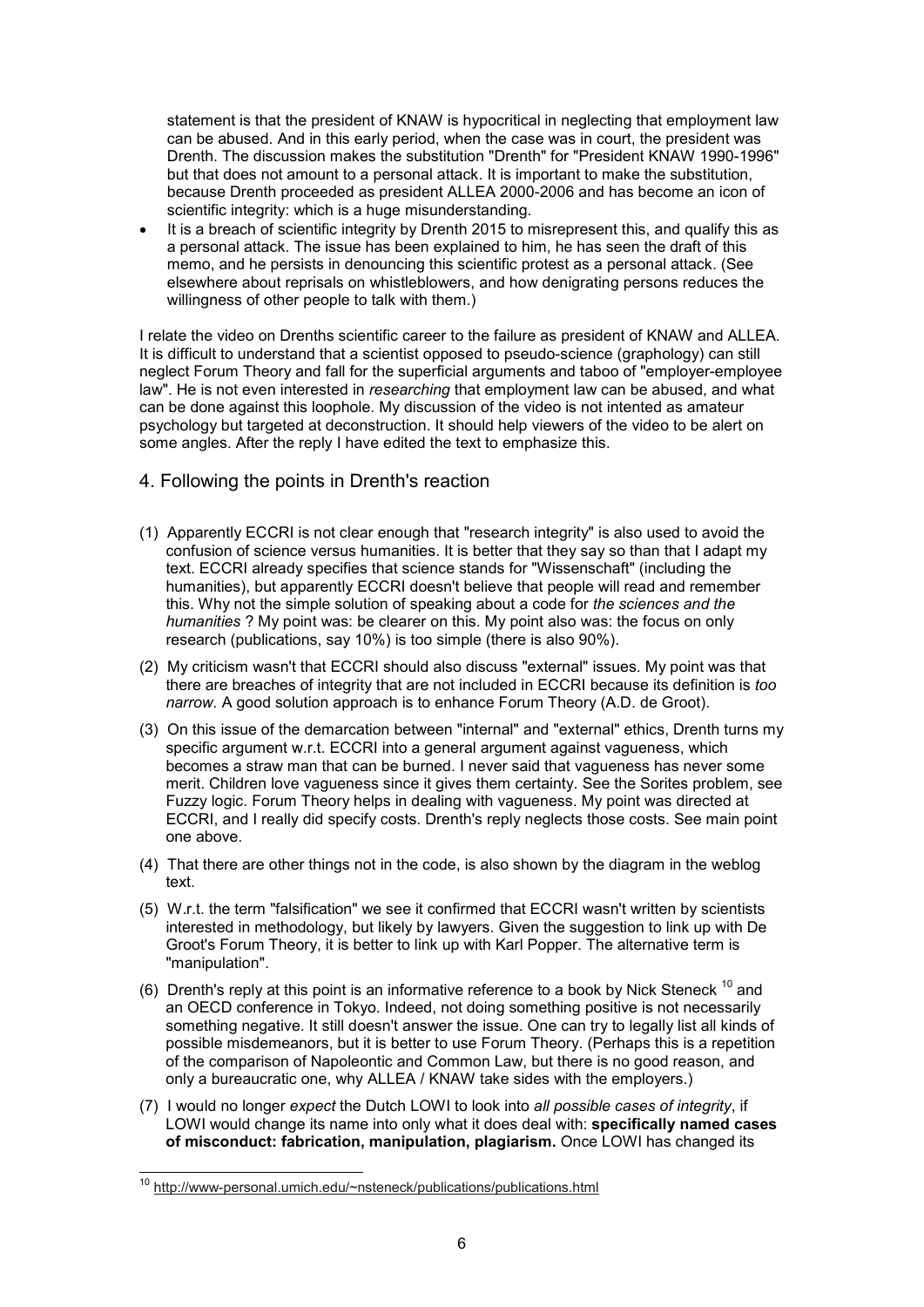name, I would still expect the scientific community to do something about scientific integrity in general. See the cases of CPB and mathematics education.

- (8) There are some subpoints:
	- (a) It is interesting that "reviews" are mentioned. In this case, vagueness can also turn against views common for LOWI. Sometimes "reviews" are deliberately destructive, which LOWI neglects, see http://thomascool.eu/Papers/COTP/LOWI/Index.html
	- (b) There is the argument: Drenth holds that when someone abuses authority in one domain for statements in another domain that this person isn't qualified for, then this is irritating and no mortal sin. I find this very amazing. One can imagine cases when it is rather innocent and without much impact indeed. But there are also cases with much impact. (i) A single case, like in an appointment. (ii) Systematically, like the research mathematicians (RM) pontificating on mathematics education research (MER). Drenth merely restates a view and doesn't reply to the criticism.
	- (c) Drenth's suggestion is that scientists can also be whistleblowers. I find this strange. Doesn't a scientist have freedom of speech ? Best is that Drenth gives examples of scientists who spoke up in their field of comptence, and who should be regarded as whistleblowers rather than scientists. (Whistleblowing may require separate laws for protecting those who should be silent but still speak.)
	- (d) Censorship in private companies is mentioned. But when this doesn't deal with scientists but with normal employees with only a scientific training, then this concerns civil liberaties and not censorship of science.
	- (e) One can list all kinds of cases. I never suggested that there is a book with all such cases.
- (9) It is stated under this point that I would have argued that Forum Theory would resolve all cases of misconduct (more than just fabrication, manipulation and plagiarism). I never said so. (See the first main point in the Introduction, on costs.)
- (10) It is stated that it would be clear nonsense, that ALLEA ECCRI would allow employers to protect their institutes, and not do enough to block censorship by those employers. See the "first point" in the Introduction that highlights the power that employers have to enforce censorship, which ALLEA ECCRI doesn't do anything about. Let scientists start dealing with the two cases that I mentioned on CPB and RM / MER, and let us see whether this causes stirs or not.
- (11) There are some subpoints again.

 $\overline{\phantom{a}}$ 

- (a) This is the argument that KNAW cannot deal with "individual" "conflicts" "between employer and employee". This is full of words that require deconstruction. (a1) Is it a *conflict,* when the employer abuses employment law ? I don't regard the CPB issue as a conflict but as censorship and as an abuse of employment law. (a2) The CPB is government-funded, and potentially the director would be a scientist too (but in this case he came from the bureaucracy). To what extent is this an arrangement of "employment law" (like in the market place) and to what extent an arrangement for doing scientific research ? (a3) To what extent does the censorship of an "individual" scientist destroy the foundations of CPB and the assumptions in Parliament on the rules on scientific advice for economic policy making ? (a1-a3) It would help when KNAW gets advice from economists before dropping the case with this superficial prejudice on "employment law".
- (b) The claim that KNAW has no jurisdiction distracts from what is proposed. KNAW can at least discuss the case with me and see what it can do. It can testify in court. It can support the advice to boycott Holland till the issue is resolved. There are so many things that can be done. Yes, write a newspaper article for instance (like Drenth did on graphology).

 $11$  Compare this: On 2015-10-03 Piet Borst wrote about the "tyranny of a dumb model" how the CPB models investment in science as consumption without contribution to economic growth. http://www.nrc.nl/handelsblad/2015/10/03/tirannie-van-dom-model-1540045 See two errors by Borst: (a) he writes about economics while he has no training as an economist, (b) he doesn't do what he can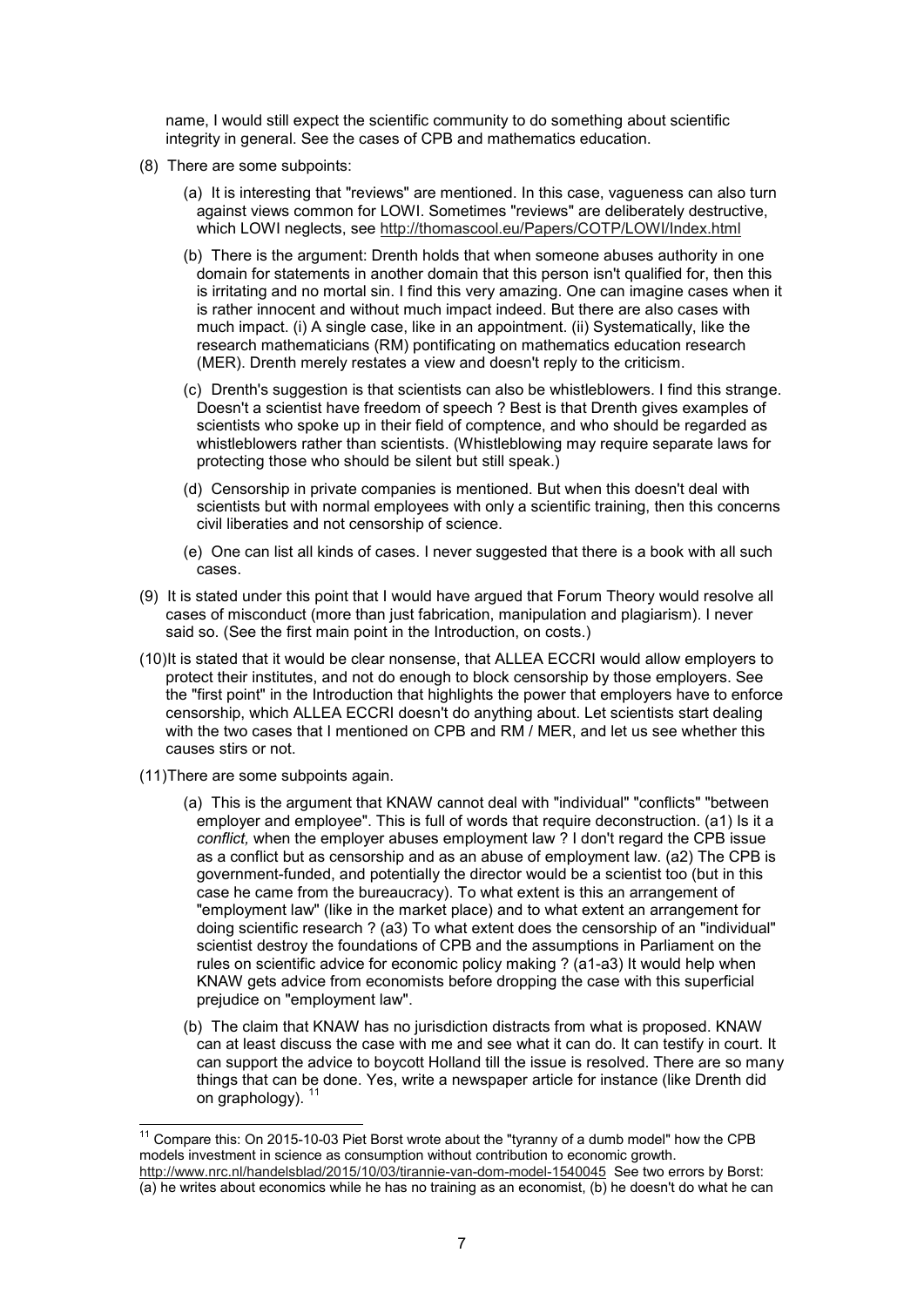- (c) The argument that KNAW doesn't have the manpower is unconvincing. KNAW can ask academics to look at aspects of the issue and publish about it. Other scientists can speak out so that I am no longer forced to do this protesting myself, and wait for the discussion in parliament about the evidence. KNAW can also look into the other case that I mentioned, on mathematics education research. This may help people to understand some general principles that I want to adhere to: good science.
- (d) See main point two for the responsible position of the president of KNAW. (PM. Even if a note by Drenth would turn up, he still might say that he only wrote or signed what was prepared by director Moen, given stated policy.) What is relevant now is the confirmation by Drenth of the stated policy in 1990-2015: **the use of superficial fallacies for the wilful neglect of censorship of economic science since 1990 in Holland.**
- (12) Professor Drenth states that he sees personal attacks and ad hominem disqualifications, with my use of terms of dismal hypocrisy, president's failure, vanity, bachelor level of mathematical knowledge. To be sure:
	- (a) My webtext discussion makes the substitution "Pieter Drenth" for "President KNAW 1990-1996" but this substitution does not amount logically to a personal attack. It is important to make the substitution, because Drenth proceeded as president ALLEA 2000-2006 and has become an icon of scientific integrity: which is a huge misunderstanding, and a burden for me to explain to readers of the protest against censorship. (Doesn't he see the connection between this censorship at CPB, the creation of the euro, the 2007+ crisis, the current state of the world ? Doesn't he know: *You only know what is censored once censorship is lifted.*)
	- (b) ECCRI speaks out against "reprisals on whistleblowers". The same would hold for "reprisals on scientists who protest against censorship". Whistleblowers need special protection, since in normal life they are supposed to be silent. Instead, scientists should have free speech (check your employment contract). Thus Drenth should be very careful in dealing with my criticism: he must protest against misrepresentation if I would misrepresent his views, but he also must respect my protest, without reprisal and without trying to induce others to neglect it because of his authority and reputation. We should expect at least the same care as I have taken to alert viewers of the video to critical aspects.

PM. I wonder about his signature with "prof.dr.". Perhaps he uses his titles always. His titles are rather irrelevant for the issue at hand: (b1) economics, economic policy making and the crisis, (b2) understanding of integrity of science. One might say that a Ph.D. title and professorship are helpful for understanding integrity of science, but Diederik Stapel had both and I have neither. My weblog text indicates that Drenth missed some key insights. There is no use of these titles for the reply to my weblog text. Their use is rather an abuse – and at best Drenth is not sensitive to this.

- (c) There is really no need to react so sternly against this criticism as Drenth does. I have specified clearly that I have received no support from KNAW in 1990-2015 on this issue of censorship of science in Holland, not even an invitation to come and talk about it. The arguments given by Drenth are superficial and inadequate, and of bureaucratic and legalistic nature with the appearance of decency but still scientifically inadequate. I should be allowed to try to understand what is happening, and indicate some points for viewers to watch the video critically so that they gain perspective.
- (d) I wrote "at risk of vanity". Why misrepresent this, and just speak of "vanity" ?
- (e) I did not say that the book "Testtheorie"  $(4^{de}$  editie, 2006 ?) contains errors. I said that it hadn't stopped psychometricians to present invalid research on number sense and arithmetic, which is causing quite some problems since at least since 2007 and perhaps already 1988.<sup>12</sup>

-

and should do: protect science. For scientists it is simple to establish that there is censorship. I had informed Borst about the censorship of economic science by the directorate of the CPB before. <sup>12</sup> https://boycottholland.wordpress.com/2015/11/06/pierre-van-hiele-and-adriaan-de-groot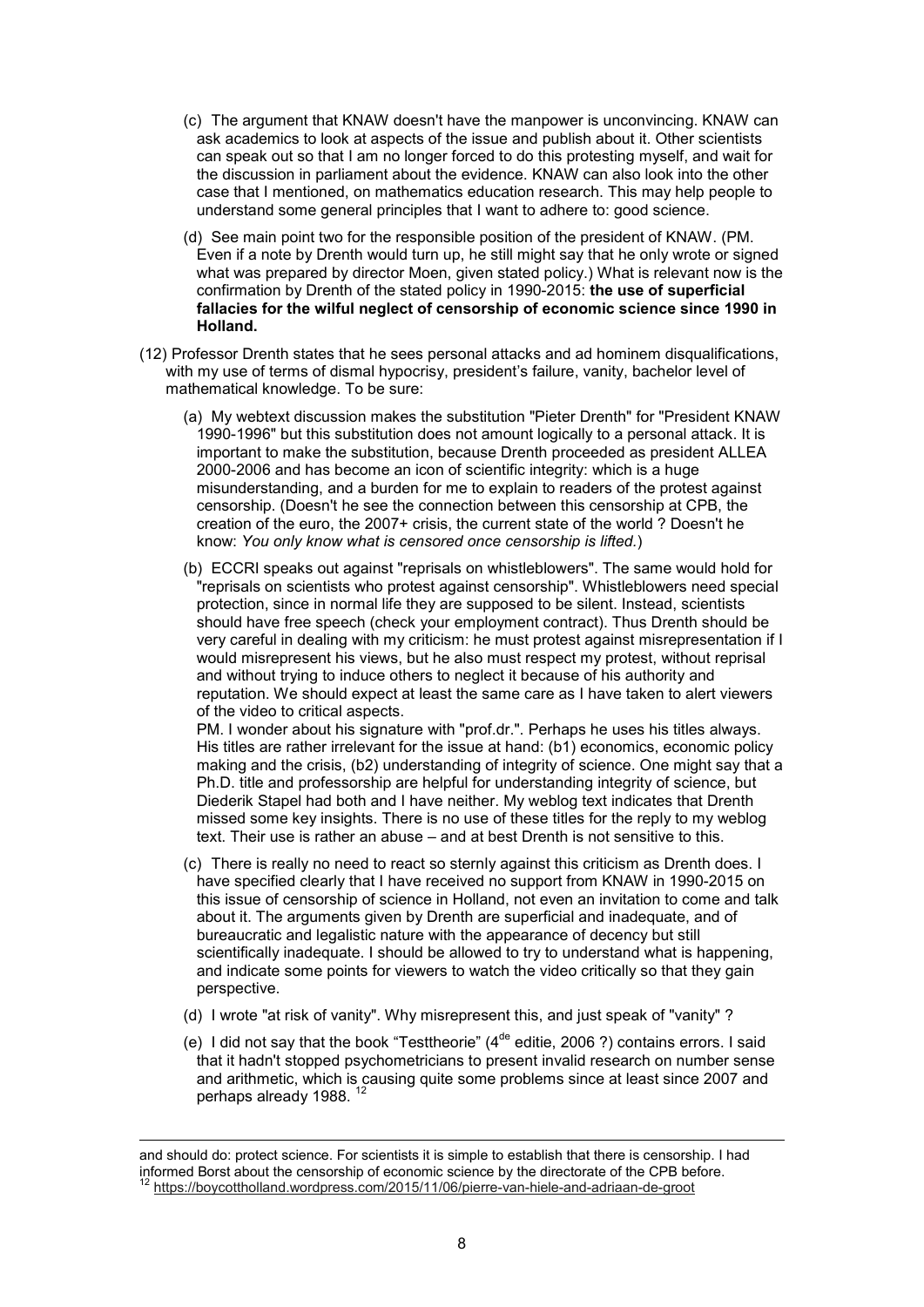- (f) I never saw "Testtheorie". It is intended as an introduction It is used e.g. in the 2<sup>nd</sup> year of pedagogy at RUG.  $^{\rm 13}$  It might be a valuable book for bachelor students. I am not judging professor Drenth's mathematical skills by this book, and neither of coauthor prof. dr. K. Sijtsma (dean of faculty in Tilburg).<sup>14</sup> Authors of a book for bachelors generally have higher understanding of the material themselves. (In TSOM I rely on Karel F. Drenth (1945-2010).  $15$ )
- (g) I have done no magic *test at distance* of Drenth's math skills in past or present. I just warned viewers of the video that when the video speaks about mathematical skills, surpassing those of his contemporary students in psychology around 1945, then viewers should be critical about what that level actually was, and that it might suffice at the level of a current bachelor.
- (h) Tailwind. Indeed, I hardly know anything about the history of psychology in the Netherlands. I am responding largely to this video. I consider it a tailwind when Snijders and De Groot asked him to write a book on Test Theory, since this meant from the outset a support from two key figures. (It is not clear why they didn't use an American book, or translate it. At minute 41 in the video there is talk about translating APA rules, that causes Drenth to remark that there is a greater need for an introductory book, and then they ask why he doesn't write it himself.)
- (i) Graphology. Again don't misrepresent. I spoke about "international science and its computers". The video interview mentioned the period in 1968-69 but apparently Drenth has looked up the proper period and found 1963. In that case I may revise the text a bit, dropping five years from this topic of the tailwind. This 1963 still is 18 years after the end of WW 2. There has been quite a technological development, see this video: https://www.youtube.com/watch?v=Q07PhW5sCEk It may well be that graphology was still important around 1963 but a new check today shows that A.D. de Groot did some critical tests in 1947 and that the approach was stopped by the thesis by Abraham Jansen (1963), "Toetsing van grafologische uitspraken: een experimentele studie", written under supervision by A.D. de Groot. <sup>16</sup> There is also a report of a working group in that year, that likely relates to this thesis. It still seems that Drenth has had tailwind.

Video minutes 43:30-45:00 gives his assumption that his crusade against graphology helped in eradicating the approach. He states that his crusade was started by three large articles by graphologist Wolters in "NRC-Handelsblad" (though created by a merger in 1970), with his reply in three large articles. He "got later support from the thesis by Jansen". Everyone who stops for a moment of critical consideration should agree that the scientific evidence given by the thesis by Jansen would have weighed more than the three newspaper articles by Drenth, or his later public discussion with Wittenberg, chair of the association of graphologists.

Remember that this is not a discussion about graphology. It is a discussion on not admitting: "I was deluded and didn't do anything about the censorship of science at CPB".

(j) "Industrial Democracy in Europe" (IDE): Listening to the video again, minute 46, I also note that Drenth considers the IDE project a success. An IDE report is still in 1993, see the Drenth, Thierry & Wolff (1998), *"Handbook of Work and Organizational Psychology: Vol 4: Organizational Psychology",* 2<sup>nd</sup> edition, p235.<sup>17</sup> However, one of the papers that has been hit by censorship at CPB since 1990 concerns Arrow's

14 https://www.stavia.som/sex.com/sex.com/nl/webwijs/show/k.sijtsma\_nl.htm

 $13$ http://www.stuvia.com/doc/59461/samenvatting-testtheorie--drenth-en-sijtsma

<sup>15</sup> http://thomascool.eu/Papers/TSOM/Index.html

<sup>&</sup>lt;sup>16</sup> See this nice interview with A.D. de Groot, two years before his death,

http://issuu.com/onderwijsmuseum/docs/lessen20081, page 19 second column, and http://skepsis.nl/grafo.html 17

https://books.google.nl/books?id=GOzmGuwr2KAC&pg=PA235&lpg=PA235&dq=IDE+democracy+psyc hology&source=bl&ots=I1ghHgflB2&sig=TYaSW17lluMuhend2ylLHxh5OQo&hl=en&sa=X&ved=0ahUK EwiP6duW1sHJAhWGlQ4KHemnDZgQ6AEIJTAC#v=onepage&q=IDE%20democracy%20psychology& f=false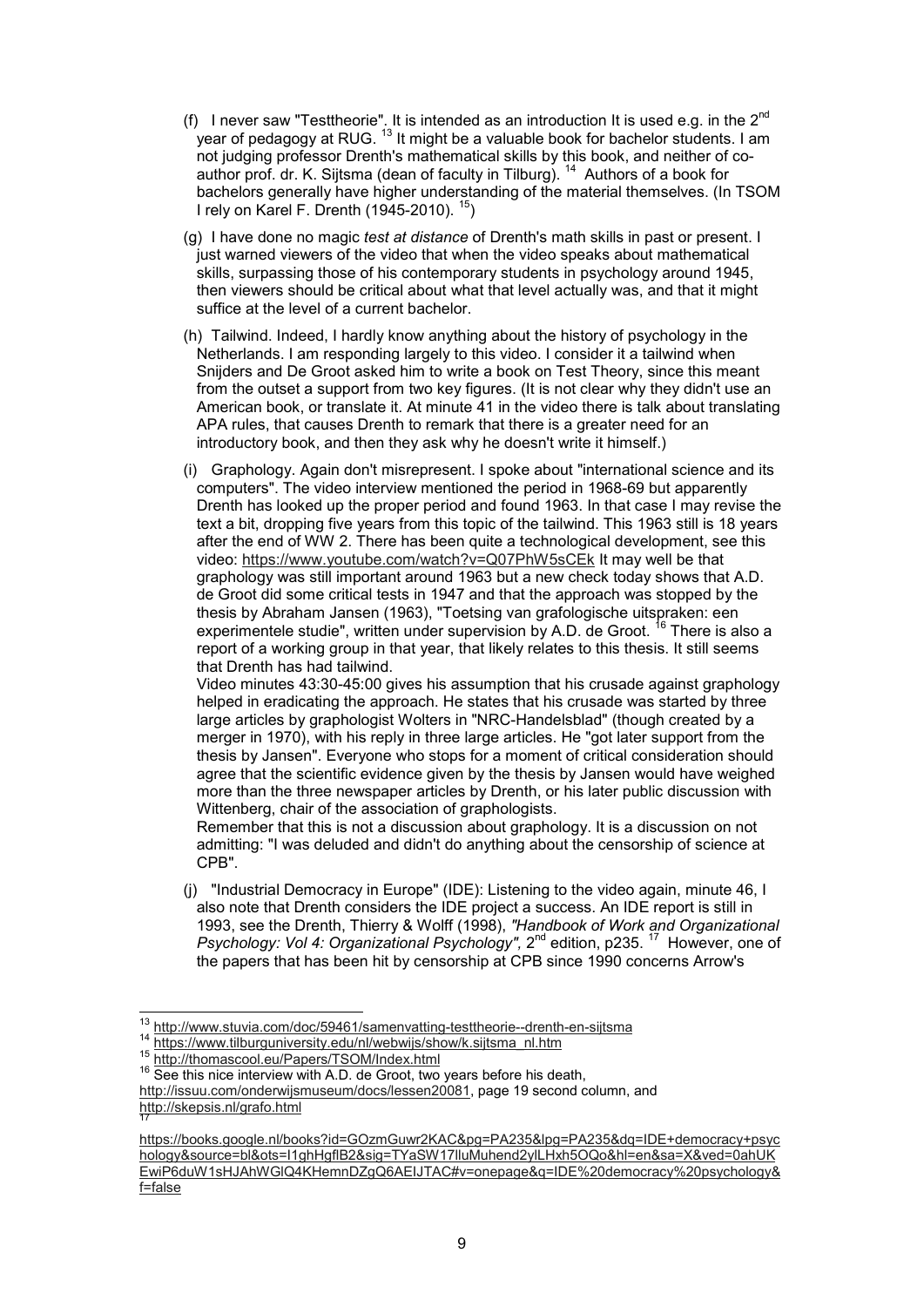Impossibility Theorem on voting theory, that would tend to change perceptions on democracy.

(k) Drenth states that he is a psychologist and has, in his capacity as a psychologist, his own opinion concerning my weblog text. This is highly mystifying. Why would he want to make a statement like that ? It can't be positive since he calls the ending of the weblog text negative.

(k1) Is he suggesting that I am no longer an unbiased scientist, but a biased person who cannot be taken serious as a scientist ? Is he suggesting that I am a lunatic ? I consider this statement a breach of integrity of science.

(k2) He claims for himself the freedom to make a judgement (though doesn't inform us about it, except that it has professional status in psychology and is negative), which freedom, at least of expression, he denies for me - perhaps because I don't try to do psychology (even amateurish).

(k3) My impression is that he hasn't succeeded in trying to imagine how a scientist might reason who has experienced censorship of science since 1990 and neglect of this by a president of KNAW and ALLEA who pontificates about integrity of science, "for science for the whole of The Netherlands, you may say".

(l) Points (a)-(k) have been communicated to Drenth in draft form. They have not caused him to retract (k) and neither changed his statement that he regards this part of the weblog text as a personal attack. This part of his reply is not reasonable, unless the objective is to disqualify the critic and the messenger of the bad news. I informed Drenth that he was in breach of integrity of science here, but apparently it did not register.

# 5. Conclusions

We have touched upon ALLEA and ECCRI. It is useful to be aware of governance. Scientists (including the humanities) have done research, are co-opted onto governing boards and regulate the scientific process. Scientists entering into management are not necessarily good managers to start with. There are courses for the scientific management of science. Management meets the law and its lawyers too. Integrity of science is a topic within this framework.

My weblog text analyses that employers and lawyers have taken precedence, and that it is better that they become subordinate ( if they ever were: again) to the Forum of science. Aspects for that Forum are notions of democracy and methodology.

To understand the present situation in economics and scientific integrity we observe the crucial role of the censorship of economic science in Holland since 1990. In this, there is the role played by Pieter Drenth, president KNAW 1990-1996 and president ALLEA 2000-2006, who has done much about scientific integrity. It appears that Drenth has followed the path of the employers and the lawyers. He has neglected the censorship of science in Holland, using superficial arguments that have only the appearance of reason, and that are directly against the integrity of science.

The weblog discussion gave Drenth a second chance to evaluate the argument and to see where it went wrong already in 1990-1996. He still does not see it. The criticism on content is interpreted by him as a personal attack. He signs with his titles that are not relevant here. He claims that his background in psychology allows for arguments that he will not state and try to prove. Though he has written much on (the legal approach to) scientific integrity, it is telling that he doesn't see that he now is in breach of scientific integrity himself.

We want to explain what happened in 1990-2015. This discussion is part of the explanation. The discussion is not about Drenth as a person but this memo is about his role. Foreigners are served with an identification of the hypocrisy in Holland exported to ALLEA.

 $\overline{\phantom{a}}$ 

<sup>&</sup>lt;sup>18</sup> http://thomascool.eu/Papers/VTFD/Index.html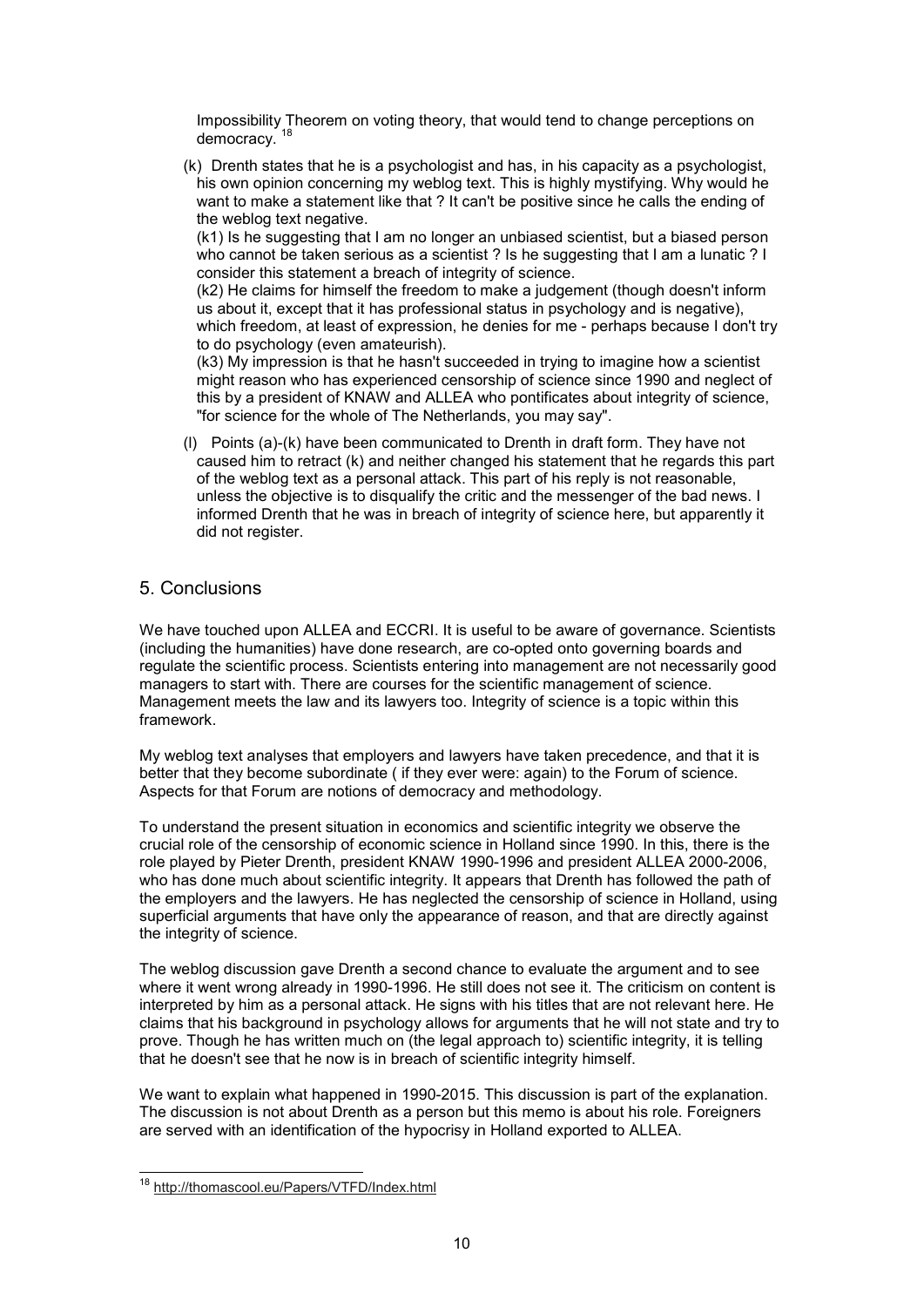# **Appendix A: P.J.D. Drenth: puntsgewijze reactie op de kritiek**

Prof. Dr. P.J.D. Drenth Amsterdam, 2015-12-02.

Hierbij een puntsgewijze reactie op de kritiek van Thomas Cool inzake ALLEA's Code of Conduct for Research Integrity, de KNAW en het LOWI in zijn webbericht in boycottholland.

- 1. Het verschil tussen de termen scientific integrity en research integrity, waarover in de ALLEA/ESF werkgroep Code of Conduct uitvoerig is gediscussieerd, heeft een andere achtergrond dan Cool veronderstelt. Het ging niet om een bredere of engere definitie van integriteit, maar simpelweg om het feit dat volgens de Engelse werkgroepleden scientific integrity in een Engels sprekende omgeving zou worden gelezen als iets dat alleen op natuurwetenschappen (sciences) betrekking zou hebben en niet ook op humanities. Dat research integrity wel specifieker klinkt dan scientific integrity is juist, maar eigenlijk ook de bedoeling.
- 2. Want er is uitdrukkelijk gekozen voor een beperking tot wat is genoemd 'internal' ethische problemen en schending van integriteitsnormen. De Code is in ieder geval niet ook gericht op 'external' ethische problemen, zoals ethiek van toepassingen, ethische problemen van het medisch onderzoek, cloning, stamcel research, vrijheid van onderwerpkeuze, de sociale relevantie van research, aanvaardbaarheid van dierproeven, en dergelijke. Niet dat die vragen niet relevant zijn, maar ze vallen buiten het kader van de opdracht. Die was gericht op integriteitsproblemen en wangedrag bij opzet, uitvoering en rapportage van research. Een uitputtende behandeling van (ook) de externe ethische problemen zou een heel boek of zelfs verschillende boekwerken vereisen, en in ieder geval niet leiden tot een bruikbare en algemeen geaccepteerde Code.
- 3. Dat de demarcatielijn tussen interne en externe ethische problemen niet altijd scherp is, is natuurlijk, in tegenstelling tot wat Cool stelt, geen argument de onderscheiding niet te mogen maken. Het verschil tussen 'teasing' en 'bullying' is ook niet altijd scherp aan te geven, maar daarom mag je die twee begrippen toch wel onderscheiden? Hiermee vervalt ook de conclusie van Cool dat 'ALLEA is on the wrong track'.
- 4. Ook bij het verrichten van onderzoek zelf zijn er nog vele ontoelaatbare gedragsaspecten, die niet in de Code zijn terug te vinden. Bullying van medewerkers, sexual harassment, machtsmisbruik, arbeidsconflicten, censuur bij privaat onderzoek, het gebruik van een verkeerd design (anders dan met opzet misleidend), foute statistieken (uit onkunde) e.d. zijn ongewenst en veelal ontoelaatbaar, maar vallen niet onder de Code of Conduct for Research Integrity. Voor de oplossing of preventie hiervan moeten andere (soms gewoon legale) middelen en methoden ingezet worden. De Code richt zich op het misleiden van lezers/gebruikers door wetenschappelijk wangedrag, dat 'intentionally, knowingly, or recklessly' plaatsvindt.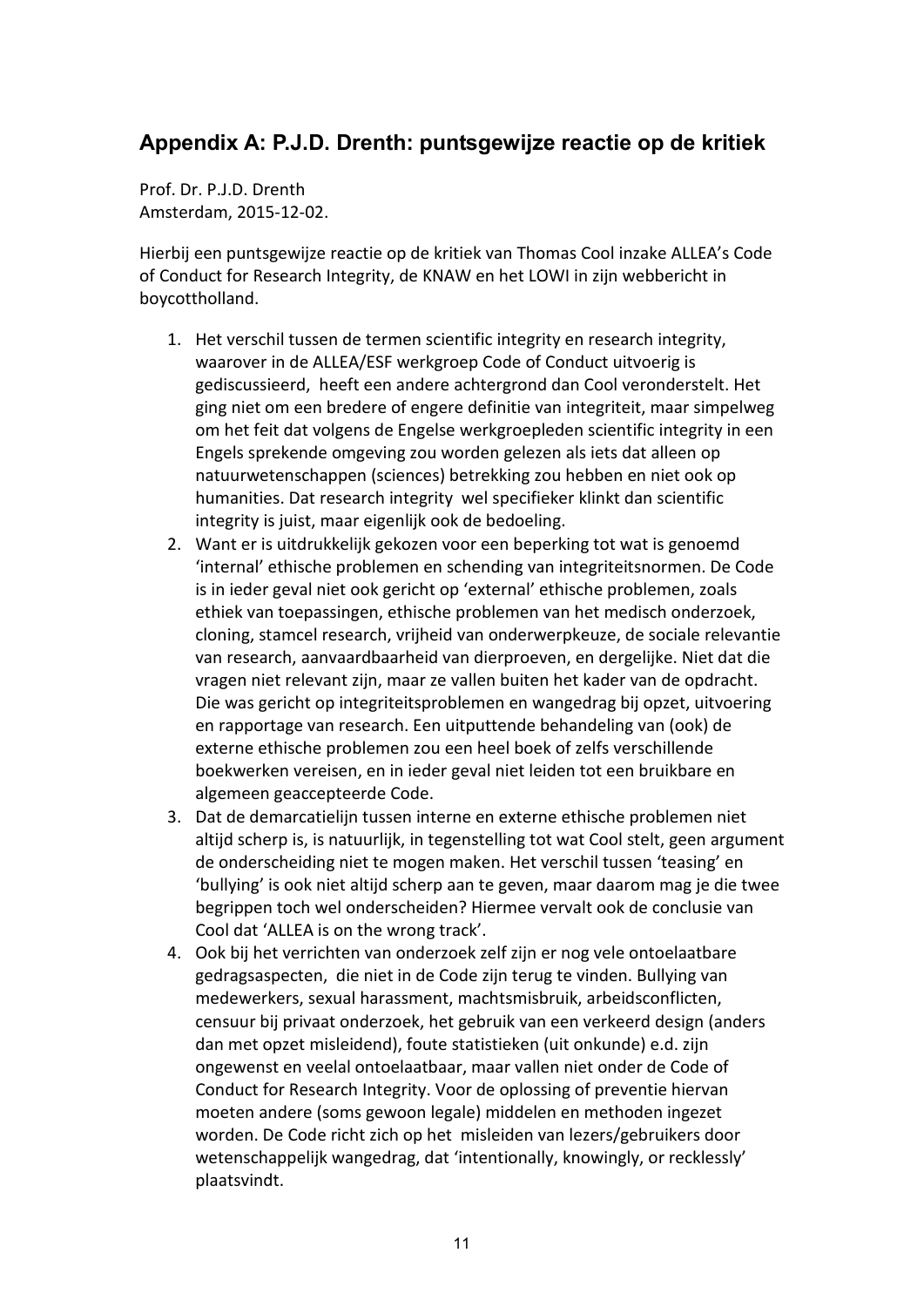- 5. Wij hebben de in de literatuur gangbare term 'falsification' overgenomen. Ik heb zelf in lezingen en geschriften ook al opgemerkt dat deze term twee betekenissen heeft: de ene het negatieve 'vervalsen' , en de andere de positieve Popperiaanse 'falsificatie'. Een andere term (ik heb zelf in de 1996 publicatie de term 'deceit' en in Nederlandse voordrachten de term 'vervalsen' gebruikt) zou misschien beter zijn geweest, maar dan mist men de aansluiting bij de gangbare trits FFP.
- 6. Dan de categorie 'questionable research practices'. Ik hoop dat de geciteerde Rene Custers verwijst naar het boek van Nick Steneck (Introduction to the conduct of responsible research, ORI, 2004), waar deze materie exact zo wordt gepresenteerd. Ook tijdens de Science Forum meeting van de OECD in Tokyo hebben we ons uitvoerig met deze categorie bezig gehouden. Er zijn drie subgroepen in deze categorie te onderscheiden. Ten eerste misdragingen t.a.v. personen (machtsmisbruik, seksuele intimidatie, discriminatie, e.d.). Hiervoor dienen bestuurlijke correcties of zelfs mogelijk correcties via de rechter. Ten tweede zogenoemde 'minor misdemeanors': een onwelkome observatie weglaten, onjuist en voordelig afronden, een beetje selectief citeren, etc. De Code vindt dit ontoelaatbaar en noemt dit gewoon wetenschappelijk wangedrag, zij het in statu nascendi. Ten derde allerlei zaken die te maken hebben met data management, publicatieregels, peer review, technische en ethische problemen bij uitvoering van onderzoek. Voor deze categorie moeten afspraken, agreements en regels vastgesteld te worden, waarvoor we een groot aantal aanbevelingen hebben geformuleerd (guidelines for good practice rules). Niet alle overtredingen van deze rules zijn onmiddellijk als wetenschappelijk wangedrag aan te merken.
- 7. Mutatis mutandis geldt veel van wat hier is opgemerkt ook voor het LOWI. Ook het LOWI richt zich op schendingen van de wetenschappelijke integriteit in de vorm van vervalsing, misleiding en diefstal van intellectueel eigendom, en niet ook, zoals Cool ten onrechte verwacht, op alle verdere ethische problemen en conflicten in de wetenschap.
- 8. Niet alle onacceptabele aspecten van research vallen dus onder de CoC, met als consequentie dat ze door wangedragcommissies zouden moeten worden onderzocht. Sloppy research dient door het Forum (peers, reviewers) te worden opgemerkt en bekritiseerd, en via training en opleiding te worden aangepakt. Onzin en onverdedigbare stellingnames moeten in het gewone wetenschappelijk discours worden bestreden. Onjuiste of unfaire book reviews dienen door normale kritiek en weerwoorden te worden weerlegd. Ten onrechte expertise suggereren, bijvoorbeeld door het voeren van titels bij communicatie over andere dan eigen wetenschapsgebieden, is irritant, maar geen doodzonde. Klokkenluiders (niet noodzakelijkerwijs 'non-scientific' personen, zoals Cool stelt) dienen beschermd te worden door beschermende maatregelen. Censuur bij publicaties binnen private organisaties, adviesbureau's en bedrijven is (meestal) niet verstandig, maar niet ongeoorloofd. Ontoegankelijkheid van onderzoeksresultaten door publicatie in te dure commerciële tijdschriften is ongewenst (vandaar het bevorderen van en steun voor 'open access' door de KNAW en ALLEA, evenals in Nederland door NWO, zie een persbericht ter zake vorige week), maar kan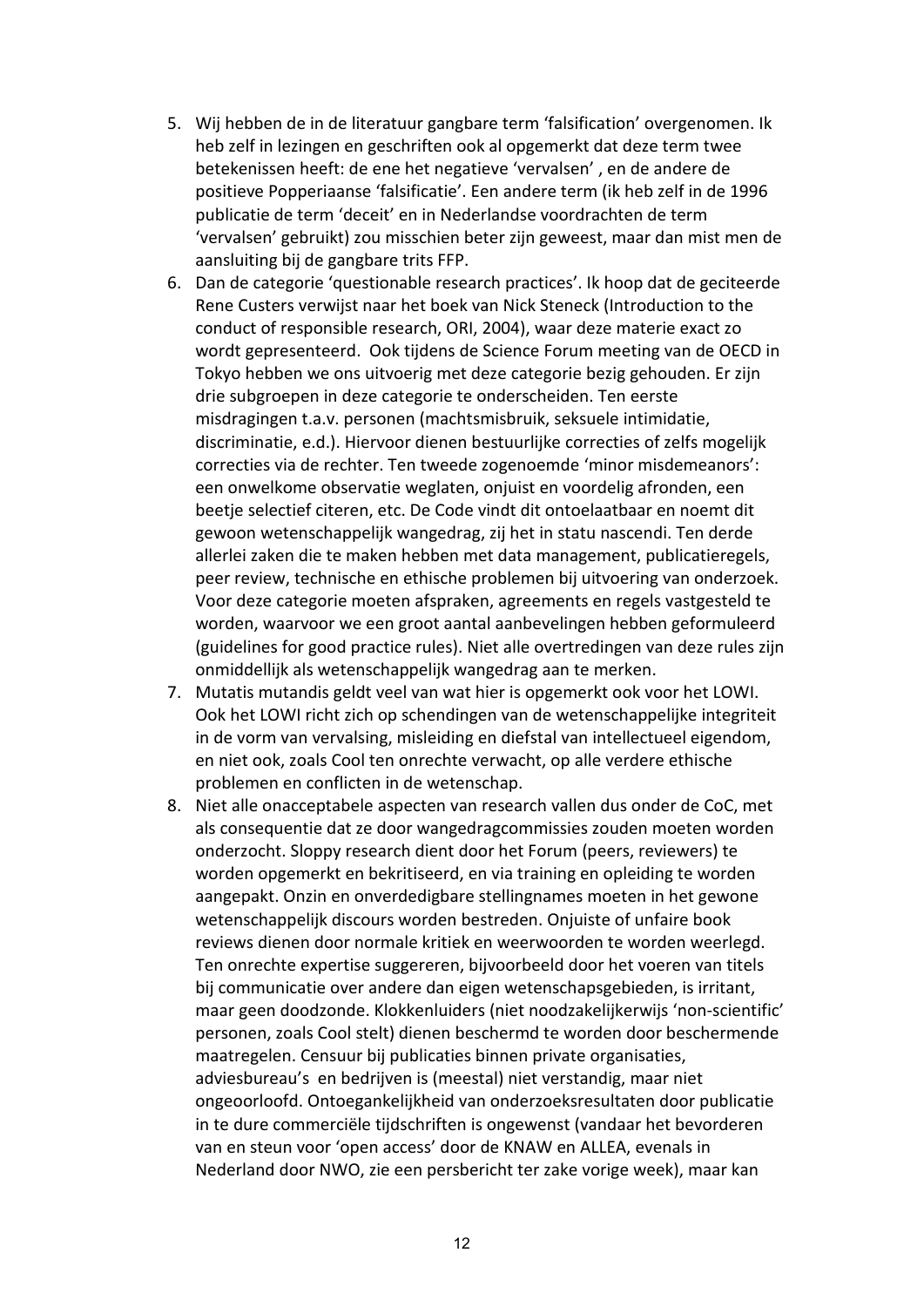niet worden aangemerkt als een gevolg van wetenschappelijk wangedrag. Zo zijn er vele ongewenste en ongepaste processen en gedragingen in de wetenschap die niet onder direct toezicht en verantwoordelijkheid van LOWI, KNAW of de Code of Conduct van ALLEA/ESF vallen, maar een andere, vaak reguliere wijze van bestrijding of weerlegging vergen.

- 9. De idee dat er bij een goed functionerend Forum van De Groot geen schendingen van normen van wetenschappelijke integriteit zouden voorkomen is een illusie.
- 10. Dat de ALLEA/ESF code instituties zou beschermen, zich alleen op overtredingen zou richten die 'public worry' veroorzaken, censorship zou toestaan, en geen misstanden zou bestrijden "that would cause a stir if tackled", is aperte onzin. Een ieder die de Code goed leest zal dat inzien.
- 11. De KNAW kan niet treden in individuele conflicten werkgever werknemer, ook niet als het gaat om vermeende schending van ethische normen. De KNAW heeft daarvoor niet de bevoegdheid noch de mankracht. Dat is ook de reden dat de klacht van Cool over een conflict met zijn werkgever het CPB, begin 90 van de vorige eeuw bij de KNAW gedeponeerd, 'administratief' is afgehandeld. Het Bestuur van de KNAW heeft daarvan geen weet gehad. De stelling dat ik als President van de KNAW gefaald heb omdat ik mij destijds in deze zaak ter verdediging van Cool niet tot de rechter heb gewend leg ik dus gewoon naast mij neer.
- 12. Zoals ik in een e-mail aan Cool reeds heb gemeld betreur ik dat het einde van het stuk in boycottholland een onaangenaam karakter krijgt met persoonlijke aanvallen en ad hominem diskwalificaties. Dismal hypocrisy, president's failure, vanity, bachelor level of mathematical knowledge (heeft Cool wiskundige of statistische fouten ontdekt in ons boek "Testtheorie" (4<sup>de</sup> editie, 2006) ?)…. Het gebruik van dat soort termen diskwalificeren m.i. eerder de schrijver. Bovendien blijkt uit sommige van zijn denigrerende uitspraken dat hij absoluut niet op de hoogte is van de geschiedenis van de psychologie in Nederland. Het succes van mijn boek over testtheorie (1<sup>ste</sup> druk 1966) zou komen omdat ik "worked in the tailwind of the mainstream of psychological testing". Het tegendeel is waar. Collega's Snijders en de Groot (beide lid van de testresearch commissie van het NIP, waarvan ik secretaris was) drongen er bij mij in 1964 op aan een meer '(neo-)positivistisch' boek over de psychologische test te schrijven, juist omdat de mainstream in de psychodiagnostiek nog klinisch/intuïtief was, en het volgens hen tijd werd voor een ommekeer. Datzelfde geldt voor grafologie waartegen ik in het geweer kwam. Grafologie was begin 60er jaren nog een wijd verbreid en toegepast selectiemiddel, en bepaald niet op haar retour, en uiteraard al helemaal niet door invloed van de computer zoals Cool stelt (dat is een absurditeit; we spreken over 1963!!). Waarom het stuk zo negatief en persoonlijk eindigt, weet ik niet precies, maar de psycholoog in mij denkt er het zijne van.

Prof. Dr. P.J.D. Drenth Amsterdam, 20-12-2015. [should be 02 / TC]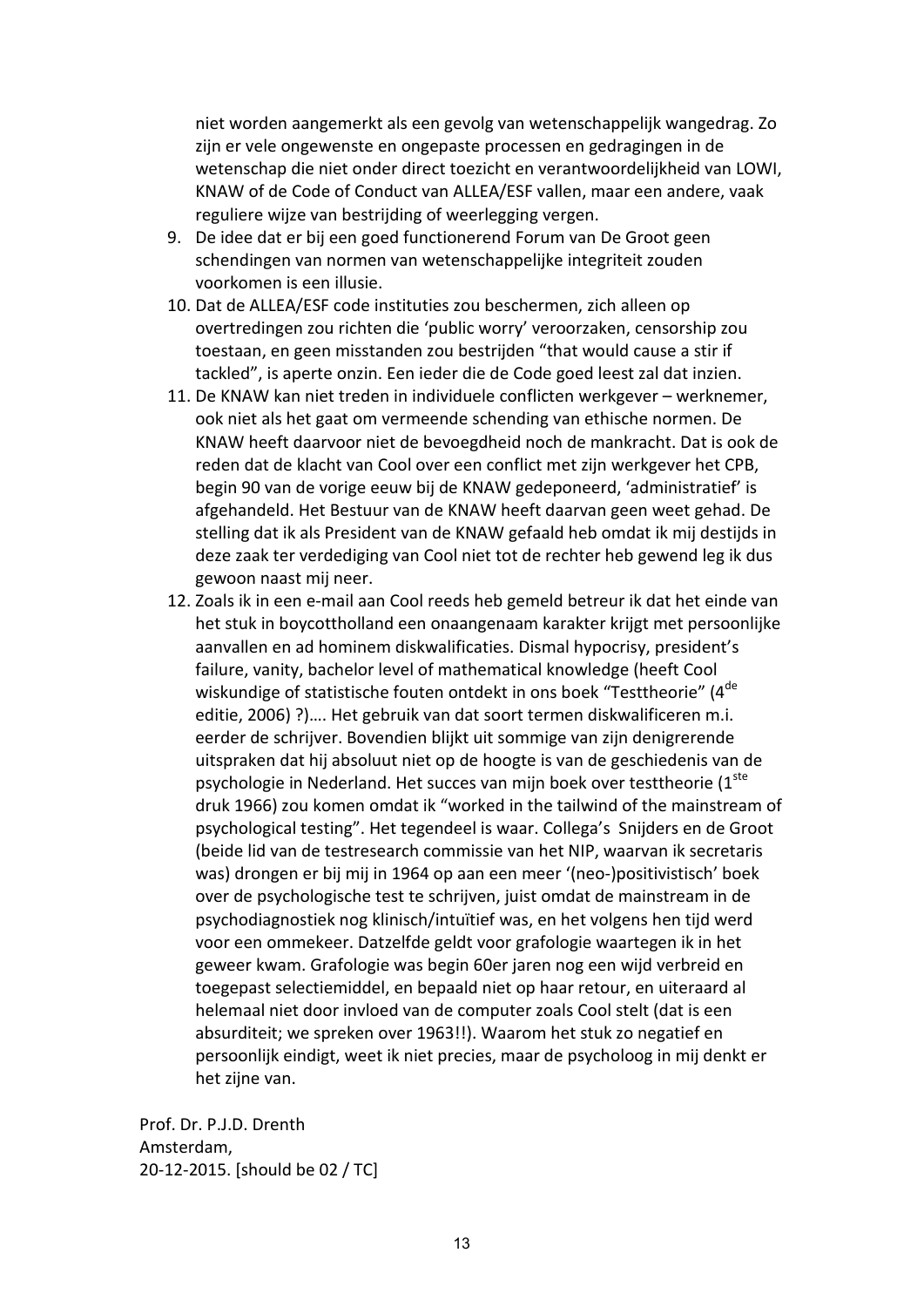# **Appendix B: Email exchange by Colignatus, Drenth and LOWI w.r.t. the weblog text on ALLEA and scientific integrity**

Thomas Colignatus December 16 2015

# *Discussion*

The following gives the anonymised emails in Dutch between Colignatus, Drenth and LOWI w.r.t. the weblog text on ALLEA and scientific integrity.

When I find that I must express some criticism w.r.t. the objectives or acts of an institution or a group or a person then I tend to inform them so that there is ample opportunity for correction. There may be considerations that I overlooked so that I have to revise the criticism. Or the institution or group or person revise the objectives or acts. Or there is a stalemate: but then it is informative to know that the institution or group or person knowingly pursue their course.

In this case ALLEA and KNAW / LOWI restrict scientific integrity to only some cases of what they call "research integrity". A main agent was Pieter Drenth, president KNAW 1990-1996 and president ALLEA 2000-2006. Drenth did nothing about the censorship of economic science since 1990 by the directorate of the Dutch Central Planning Bureau (CPB). I wrote a weblog text on the issue and informed LOWI and Drenth about it, and proposed a workshop. LOWI acknowledged that they had seen the message but will not do anything with it. Drenth gave some additional data that caused me to improve the weblog text, e.g. where a video locates an event on graphology around 1968 while it was in 1963. He also mentioned that he regarded parts of the text as an attack on his person. None of this is intended, which should be obvious in itself since I address Drenth in his capacity as president of KNAW and ALLEA. I adapted the text so that this should be even more than obvious. Unfortunately, Professor Drenth still states that he regards the (new) text as a personal attack. It is a pity that a reasoned argument and mentioning of the facts does not reach him. Disqualifying criticism as a personal attack is also a way of trying to suppress this criticism. Who will listen to me when I am presented as someone who does personal attacks ? It is ominous that LOWI does not respond positively to the suggestion of such a workshop, and doesn't give an argument. The best thing that I can do is to publish this exchange of emails so that others can see that no personal harm was and is intended and that I have given every opportunity to avoid such a misunderstanding.

Scientists must clean up the mess w.r.t. scientific integrity. The weblog text and this memo with its appendices will help them to understand what the mess is, how it came about, and what confusions block improvement.

| Date: Fri, 27 Nov 2015 00:17:51 +0100 |  |
|---------------------------------------|--|
| Date: Fri, 27 Nov 2015 11:03:33 +0100 |  |
| Date: Fri, 27 Nov 2015 17:03:02 +0100 |  |
| Date: Sat, 28 Nov 2015 10:47:42 +0100 |  |
| Date: Wed, 2 Dec 2015 09:18:23 +0000  |  |
| Date: Thu, 3 Dec 2015 12:25:31 +0100  |  |
| Date: Thu, 03 Dec 2015 20:46:50 +0100 |  |
| Date: Fri, 04 Dec 2015 11:00:51 +0100 |  |
| Date: Mon, 07 Dec 2015 18:58:48 +0100 |  |
| Date: Mon, 14 Dec 2015 15:29:49 +0100 |  |
| Date: Mon, 14 Dec 2015 23:23:57 +0100 |  |
|                                       |  |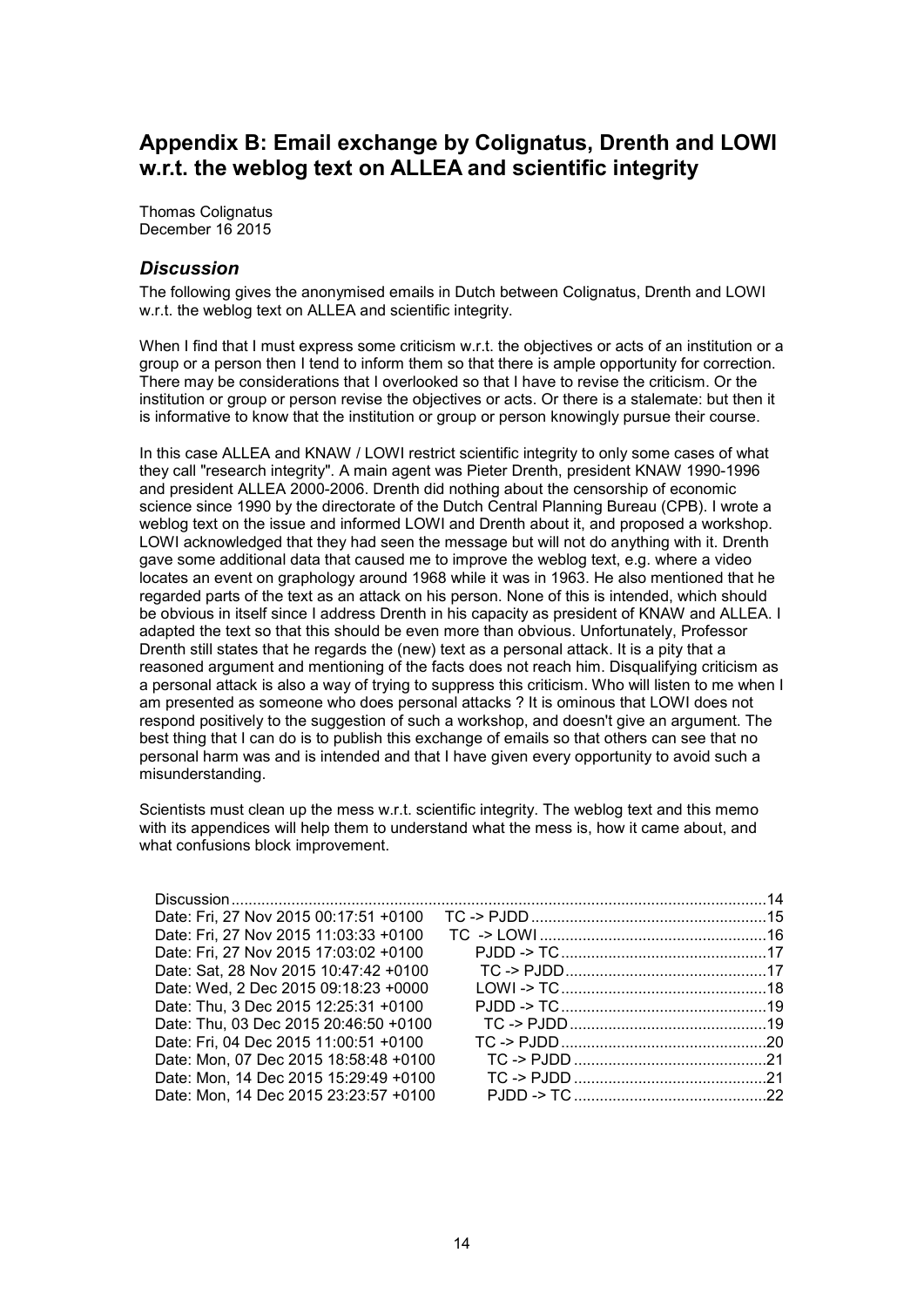# *Date: Fri, 27 Nov 2015 00:17:51 +0100 TC -> PJDD*

To: Pieter J.D. Drenth From: Thomas Cool / Thomas Colignatus Subject: A.D. de Groot's Forum Theory in relatie tot Research Integrity

Aan prof. dr. Pieter Drenth https://pieterdrenth.wordpress.com/about

Geachte professor Drenth,

Ik was verbaasd te merken - of wellicht was ik dit vergeten - dat uw achtergrond bestaat uit psychologische testtheorie. Ik heb het video-interview met u met belangstelling uitgezeten, en vond het aardig dat u ook De Groot en Selz noemde.

Mijn aanleiding te schrijven is A.D. de Groot's Forum Theorie in relatie tot Integriteit van onderzoek.

Mijn suggestie is dat ALLEA / LOWI zich blind staren op met name drie inbreuken op de integriteit (fabrikatie, manipulatie, plagiaat) en dat het beter is om het Forum van de Groot beter te laten werken, zodat ook allerlei andere verschijnselen kunnen worden aangepakt, zonder dat je nu van alles ingewikkeld moet gaan definieren. Bijv. zijn er mensen die uitspraken doen op terreinen waarop ze niet onderlegd zijn, ook door wetenschappers, en die vallen nu officieel buiten beeld, want het zijn geen uitspraken / publicaties op hun eigen terrein van onderzoek. Den bijvoorbeeld aan wiskundigen die geen leraren wiskunde zijn, en die toch uitspraken doen over onderwijs in wiskunde.

Wel moet ik streng zijn. Ik constateer ook dat u in 1990-1996 president van de KNAW was, en dat ik de KNAW in die periode verschillende malen heb geschreven over de censuur van de wetenschap door de directie van het Centraal Planbureau (CPB). Die kwestie is nog steeds niet opgelost. De economische crisis van 2007+ bevestigt mijn analyse, maar niemand kijkt naar het feit dat dit een bevestiging is.

U krijgt van allerlei kanten lof voor uw werk voor KNAW en ALLEA, maar, in mijn ogen heeft u toch wel degelijk gefaald t.a.v. de integriteit van wetenschap in Nederland.

Ik heb deze gedachten hier neergelegd. Misschien wilt u uit respect voor A.D. de Groot daar toch eens naar kijken:

#### https://boycottholland.wordpress.com/2015/11/26/allea-defines-research-integrity-too-narrow

Ik zou het waarderen wanneer u uw dwaling zou inzien of, uit respect voor De Groot of uit verbazing over de economische crisis, terug wilt vallen op het principe van "voordeel van de twijfel", en aan de huidige president van de KNAW wilt doorgeven dat het wel degelijk nuttig kan zijn om met mij in gesprek te gaan. Tot op heden krijg ik geen reactie.

Overigens ben ik inmiddels ook leraar wiskunde, en moet ik constateren dat psychometristen uitspraken doen over uitkomsten van rekensommen, zonder dat zij zich in de didactiek hebben verdiept. Ook hierop reageert de KNAW niet. Men heeft wiskundige Lenstra naar de rekenproblematiek laten kijken, maar die is wiskundige, en geen leraar wiskunde: en dat is een groot verschil. Wanneer deze problematiek van het onderwijs in wiskunde en rekenen u kan helpen om de oogkleppen t.a.v. mijn wetenschappelijke houding weg te nemen, dan wijs ik op deze link:

http://thomascool.eu/Papers/AardigeGetallen/2015-11-23-Het-rekenexperiment-op-kinderenmoet-en-kan-stoppen.html

Met vriendelijke groet,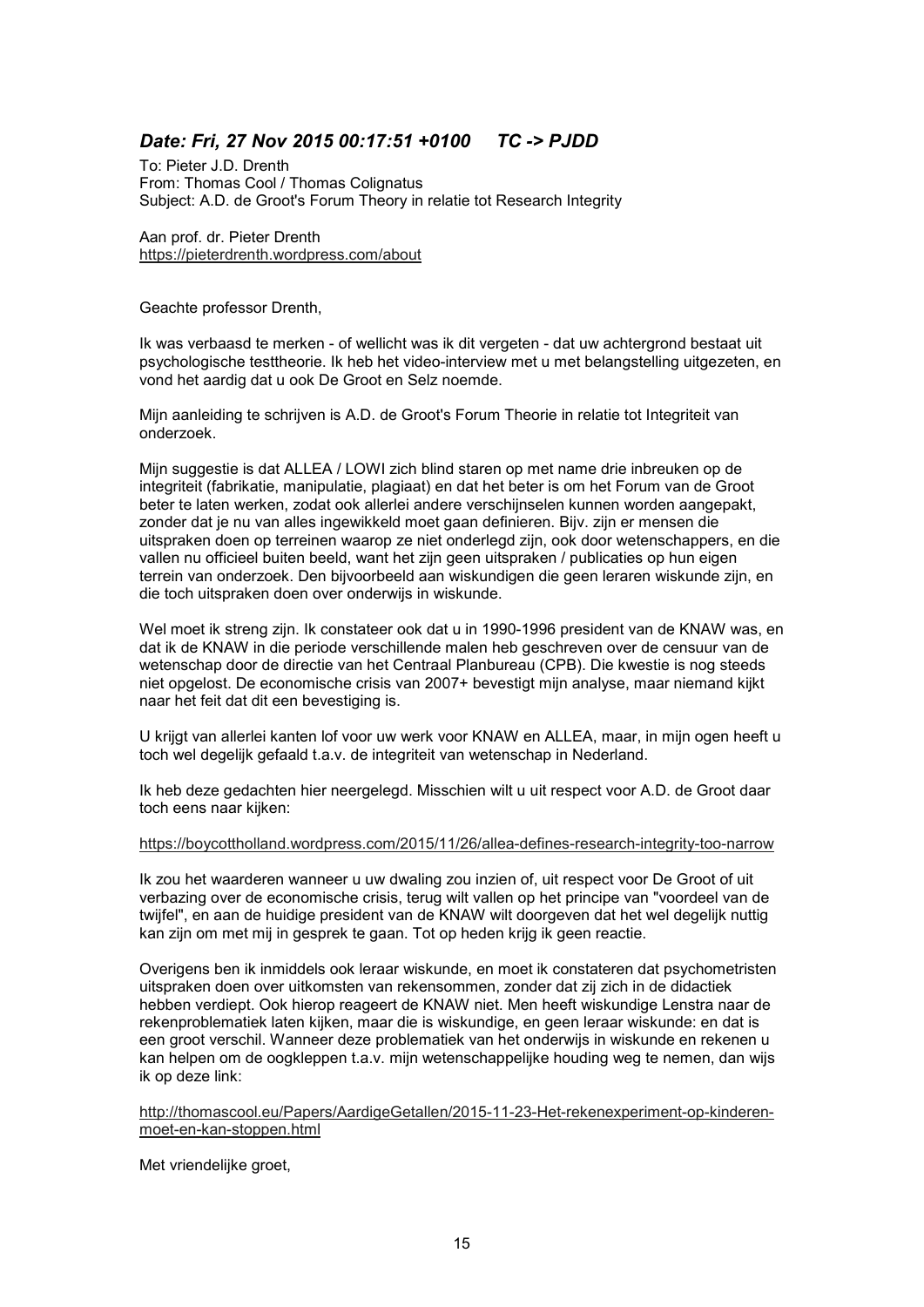# *Date: Fri, 27 Nov 2015 11:03:33 +0100 TC -> LOWI*

To: Secretariaat LOWI From: Thomas Cool / Thomas Colignatus Subject: A.D. de Groot's Forum Theory in relatie tot Research Integrity / Naam LOWI

Aan het LOWI

Geachte professor Fernhout,

In deze weblogtekst geef ik aan dat ALLEA beleidsmatig teveel vanuit een juridische blik naar wetenschappelijke integriteit kijkt, alsook teveel vanuit de instellingen en te weinig vanuit de individuen, en dat het zinvol is om de Forum Theorie van A.D. de Groot te gebruiken: opdat het wetenschappelijk proces zelf versterkt wordt zodat ontsporingen beter kunnen worden voorkomen.

#### https://boycottholland.wordpress.com/2015/11/26/allea-defines-research-integrity-too-narrow

In mijn weblogtekst geef ik enige kritiek t.a.v. het beleid van Pieter Drenth, die immers bovenstaande weg is ingeslagen. Derhalve heb ik hem het email hieronder gezonden opdat hij gelegenheid heeft te reageren. Op de video uit 2014 blijkt hij nog heel vitaal en ik hoop dat dit nu nog steeds zo is.

Gezien de beperkte blik van ALLEA / LOWI t.a.v. "wetenschappelijke integriteit" is mijn voorstel om voortaan te spreken over "Landelijk orgaan t.a.v. specifiek aangeduid wetenschappelijk wangedrag". Op dit moment zaait LOWI met zijn huidige naam grote verwarring, met steeds de noodzaak tot uitleg dat men niet naar wetenschappelijke integriteit kijkt maar alleen naar specifiek aangeduid wangedrag (fabrikatie, manipulatie, plagiaat). Door het kiezen van een juiste naam voor het Landelijk Orgaan zal ook duidelijker worden dat er nog veel werk valt te verzetten t.a.v. de wetenschappelijke integriteit zelf. Een voorbeeld betreft wetenschappers die buiten hun vakgebied treden en die toch autoriteit claimen, zoals wiskundigen die uitspraken doen over het onderwijs in wiskunde terwijl zij geen opleiding tot leraar hebben.

Een misverstand dat bij LOWI leeft is dat wanneer een zaak is afgehandeld conform bepaalde regels, zoals bijv. in het AWB, dat er dan verder ook niets meer aan zo'n zaak valt te doen. Vanuit de gedachte dat zaken ooit eens afgedaan moeten worden. Een wetenschapper die meent dat desalniettemin sprake is van inbreuk op de wetenschappelijke integriteit kan zo te kijk komen te staan als iemand die het beter weet dan LOWI en die zich niet aan de regels wil houden. De relevante vraag is echter wat er aan de juridische omgeving dient te veranderen zodat deze ondersteunend wordt aan de wetenschap en niet beperkend. De aanname dat juristen reeds voor perfecte ondersteuning hebben gezorgd lijkt me nogal riskant.

Mijn suggestie is hierover een workshop te houden waarin ook ik deze gedachten kan toelichten.

Met vriendelijke groet,

Thomas Cool / Thomas Colignatus Econometrist (Groningen 1982) en leraar wiskunde (Leiden 2008) Scheveningen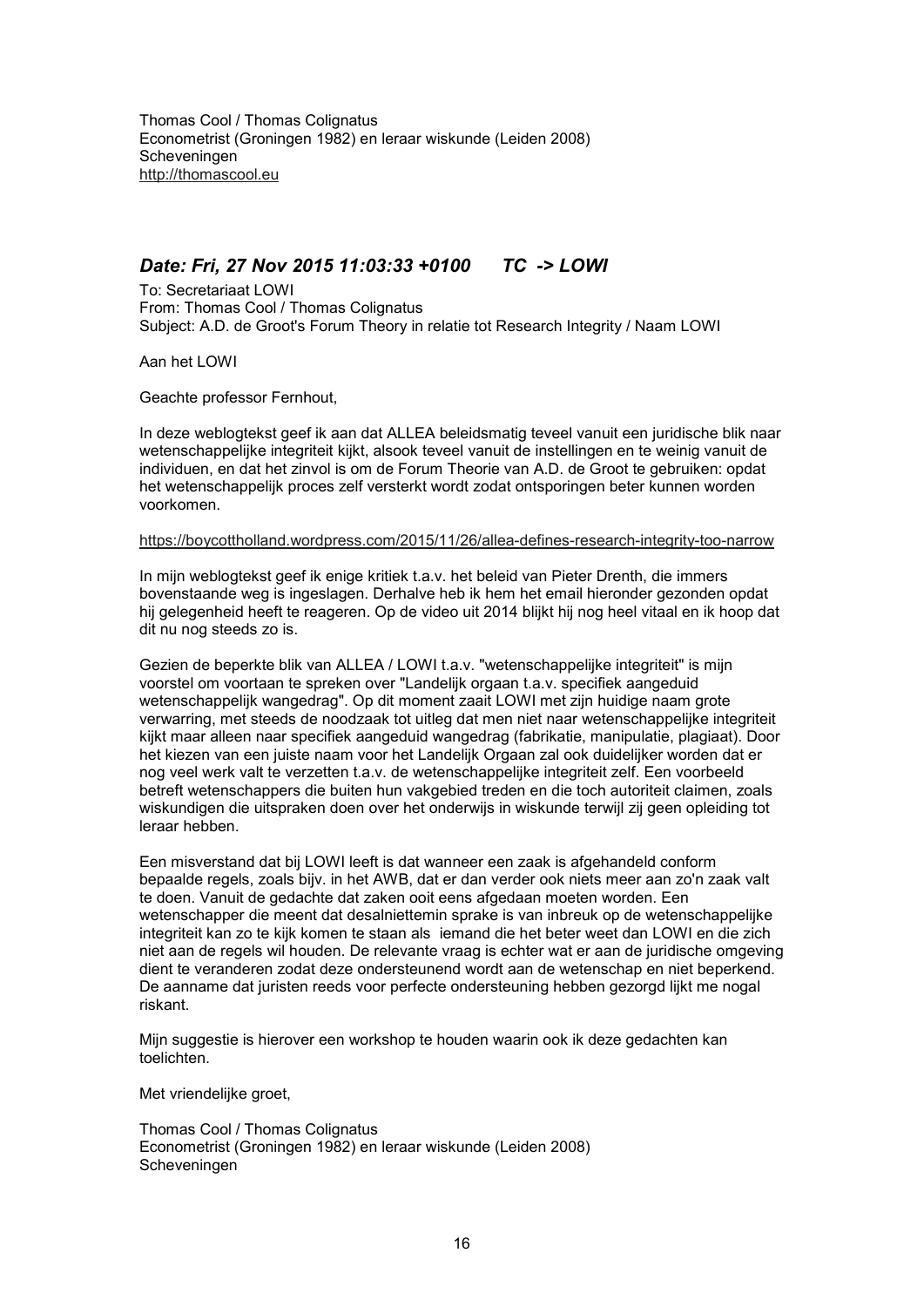Date: Fri, 27 Nov 2015 00:17:51 +0100 TC -> PJDD

To: Pieter J.D. Drenth From: Thomas Cool / Thomas Colignatus Subject: A.D. de Groot's Forum Theory in relatie tot Research Integrity

Aan prof. dr. Pieter Drenth https://pieterdrenth.wordpress.com/about

(... zie boven ....)

#### *Date: Fri, 27 Nov 2015 17:03:02 +0100 PJDD -> TC*

From: Pieter J.D. Drenth To: "'Thomas Cool / Thomas Colignatus'" Subject: RE: A.D. de Groot's Forum Theory in relatie tot Research Integrity

Geachte heer Cool,

Dank voor uw e-mail bericht.

Ik heb dit bericht alsmede de referenties eenmaal snel doorgenomen. Ik zal er zeker op terugkomen. Het begon interessant (zo moet wetenschappelijke discussie ook zijn). Jammer dat het betoog tegen het einde een onaangenaam (want ad personam) en wat rancuneus karakter kreeg. Ik zal me over weerzin die dergelijke betogen toch altijd opwekken heen zetten, en toch reageren. Ik moet u wel zeggen dat ik mij van ingekomen stukken van u bij het bestuur van de KNAW niets kan herinneren. Kan aan mij liggen, het kan ook zijn dat de directie van de KNAW (die altijd vergaderingen voorbereidt en stukken kiest en screent) dit niet heeft laten doorkomen. Er komt zoveel binnen dat de directie zelf bepaalde zaken afhandelt of onontvankelijk verklaart. Zoals gezegd, kom ik op uw mail terug. Met vriendelijke groet,

P.ID Drenth

Prof. Dr. P.J.D. Drenth (... Amsterdam ...)

# *Date: Sat, 28 Nov 2015 10:47:42 +0100 TC -> PJDD*

To: Pieter J.D. Drenth From: Thomas Cool / Thomas Colignatus Subject: Fwd: A.D. de Groot's Forum Theory in relatie tot Research Integrity / Naam LOWI

Geachte professor Drenth,

Hartelijk dank voor uw snelle reactie. Ik wacht dan af. Uw reactie geeft me in ieder geval het gevoel en de indruk dat ik er goed aan heb gedaan u te schrijven.

Laat ik in ieder geval wel opmerken dat ik in het geheel niet "rancuneus" ben. Mocht een tekst van mij bij u zo overkomen dan is het raadzaam te herlezen met een andere blik. Bijvoorbeeld heb ik wel degelijk zeer veel last gehad van inadequate respons vanuit KNAW, die doet alsof men wetenschap beschermt maar mij laat zwemmen. Dat is gewoon een feit. Dat moet de zwemmer kunnen zeggen zonder dat zijn woorden gediskwalificeerd worden. U kunt vervolgens uit al de zaken die ik heb onderzocht en te berde breng zien dat het mooie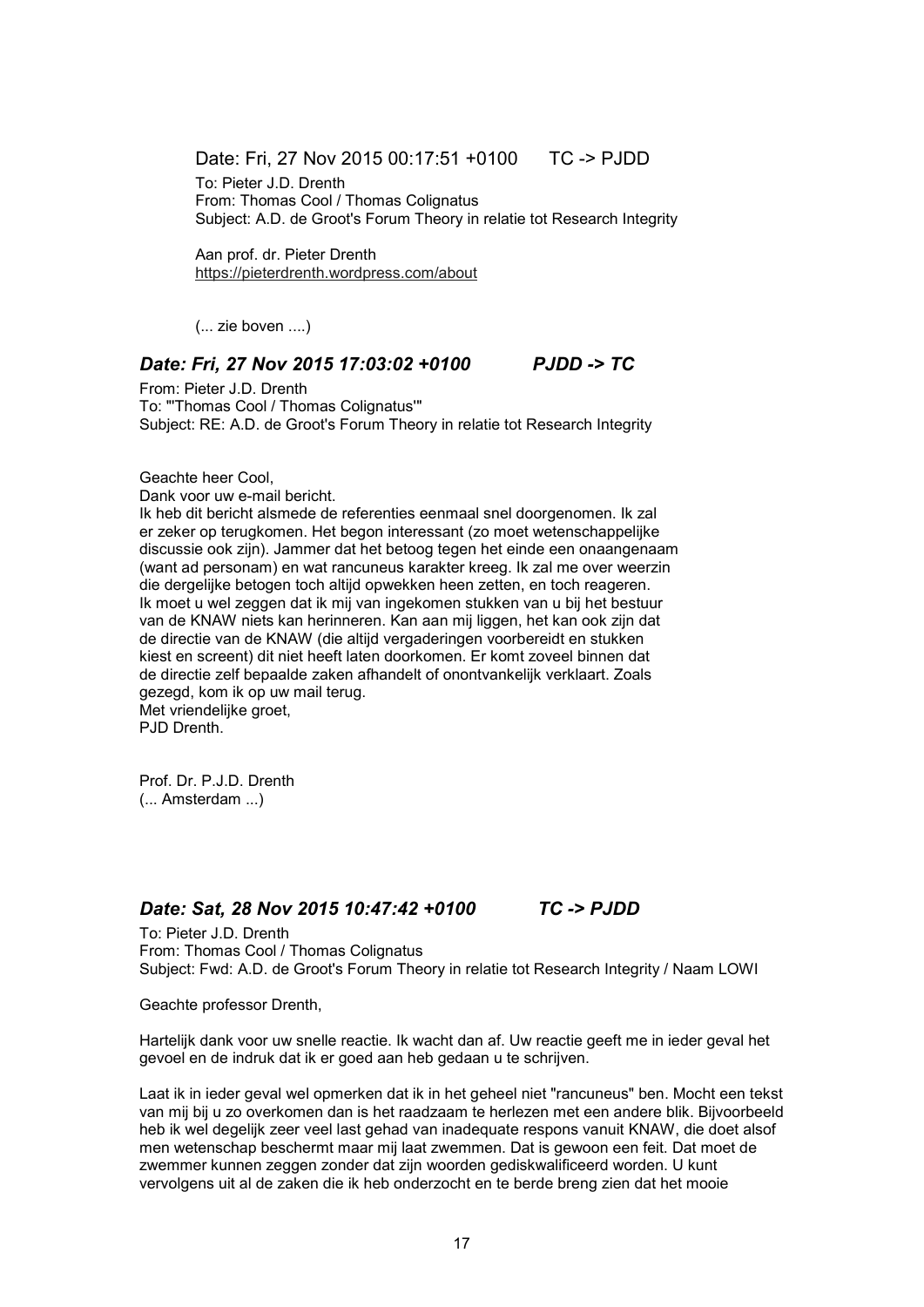resultaten zijn, en dat zou niet lukken met rancune want het lijkt me dat zoiets de onbevooroordeeldheid aantast. Bijv. waar ik t.a.v. uw presidentschap opmerk dat er sprake is van hypocrisie, kan dat ook bestuurlijke hypocrisie zijn, met inderdaad het probleem van de vele handen. Maar het moet genoemd kunnen worden. Het maakt een wezenlijk onderdeel uit van de empirische verklaring van de economische crisis dat kritische economen de mond gesnoerd wordt.

Ik heb het email aan u geciteerd in mijn email aan LOWI hieronder. Het bevestigt alleen mijn gevoel en indruk dat ik er goed aan gedaan heb u te schrijven. U kunt daarin ook zien dat mijn opstelling een wetenschappelijke is. De verwijzing naar De Groot is overigens ook een oude, dat is misschien ook aardig om op te merken (zie mijn citaat van hem in Trias Politica & Centraal Planbureau 1994).

(...)

Met vriendelijke groet,

Thomas Cool / Thomas Colignatus Scheveningen

Date: Fri, 27 Nov 2015 11:03:33 +0100 TC -> LOWI

To: Secretariaat LOWI From: Thomas Cool / Thomas Colignatus Subject: A.D. de Groot's Forum Theory in relatie tot Research Integrity / Naam LOWI

(.... zie boven ....)

Date: Fri, 27 Nov 2015 00:17:51 +0100 TC -> PJDD

To: Pieter J.D. Drenth From: Thomas Cool / Thomas Colignatus Subject: A.D. de Groot's Forum Theory in relatie tot Research Integrity

Aan prof. dr. Pieter Drenth https://pieterdrenth.wordpress.com/about

(.... zie boven ....)

# *Date: Wed, 2 Dec 2015 09:18:23 +0000 LOWI -> TC*

From: Secretariaat LOWI To: "'Thomas Cool / Thomas Colignatus'" , Secretariaat LOWI Cc: "Grace van Arkel LOWI", "Marij Frons LOWI" Subject: Info aan C RE: A.D. de Groot's Forum Theory in relatie tot Research Integrity / Naam LOWI

Geachte heer Cool,

Het LOWI heeft uw e-mail van 27 november 2015 met daarin uw suggestie voor een workshop ter kennisneming aangenomen.

Met vriendelijke groet,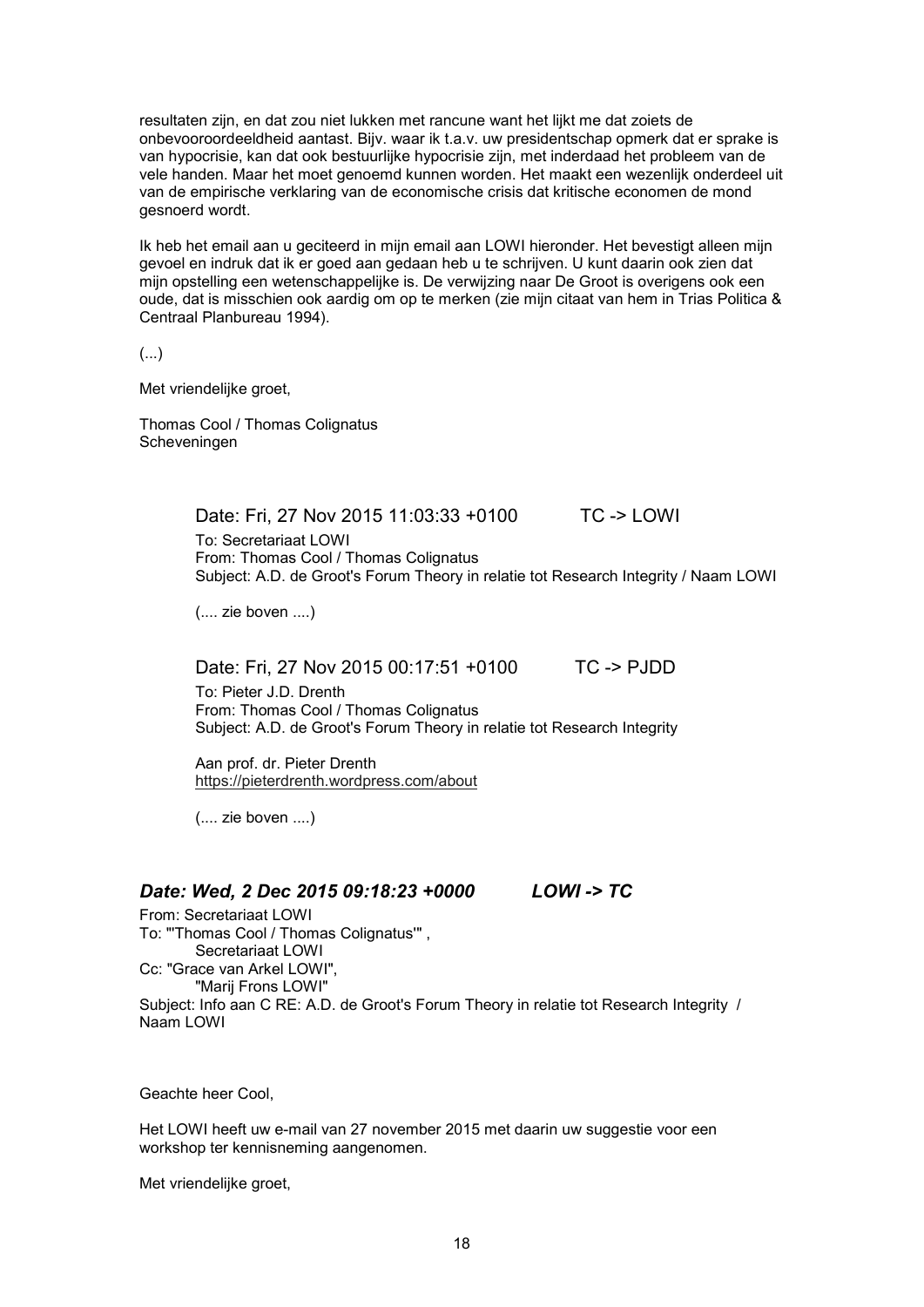Mr. dr. E. Grace van Arkel, Plv. Ambtelijk Secretaris Landelijk Orgaan Wetenschappelijke Integriteit

secretariaat lowi.nl www.lowi.nl

#### *Date: Thu, 3 Dec 2015 12:25:31 +0100 PJDD -> TC*

From: "Pieter Drenth" To: "'Thomas Cool / Thomas Colignatus'" Cc: <secretariaat lowi.nl> Subject: RE: A.D. de Groot's Forum Theory in relatie tot Research Integrity / Naam LOWI

Geachte heer Cool, Hierbij zend ik u een puntsgewijze reactie op het stuk in 'boycottholland'. Ik meende er goed aan te doen uw punten van kritiek punt voor punt te behandelen. Ik denk dat u van onjuiste veronderstellingen bent uitgegaan ten aanzien van de taak en doelstellingen van zowel de ALLEA/ESF Code of Conduct als het LOWI. Omdat u uw brief ook aan het LOWI hebt gezonden zend ik eveneens een kopie van deze brief naar het LOWI. Met vriendelijke groet, PJD Drenth.

Prof. Dr. P.J.D. Drenth (... Amsterdam ...)

ATTACHMENT: see page 11

#### *Date: Thu, 03 Dec 2015 20:46:50 +0100 TC -> PJDD*

To: Pieter J.D. Drenth From: Thomas Cool / Thomas Colignatus Subject: Een vraag - RE: A.D. de Groot's Forum Theory in relatie tot Research Integrity / Naam LOWI

Geachte professor Drenth,

Mijn dank voor uw reactie. Ik kijk er zorgvuldig naar. Vanzelfsprekend is het niet mijn bedoeling om ad hominem argumenten te gebruiken. Ik heb nog geen beeld van hoe ik de tekst zou moeten aanpassen. Misschien komt het over als amateur psychologie maar dat is ook niet de bedoeling. Ik probeer werkelijk te begrijpen waarom u de censuur van de wetenschap door de rijksoverheid sinds 1990 niet ziet. Mijn aanstelling was een wetenschappelijke.

Een vraag is de volgende. U stelt dat ook wetenschappers klokkeluider kunnen zijn. Wanneer het hun vakgebied is, doen ze gewoon hun werk wanneer zij spreken, en zijn zij geen klokkeluider. Ik heb het niet over mensen met academische opleiding die voor een bedrijf werken en geen wetenschappelijke aanstelling hebben. Kunt u derhalve voorbeelden geven van wetenschappers die volgens u klokkeluider zijn (op hun eigen vakgebied) ? Volgens mij kunt u niet zulke voorbeelden geven, maar worden dat voorbeelden van werkgevers die zulke mensen proberen te censureren. Maar ik kan het mis hebben.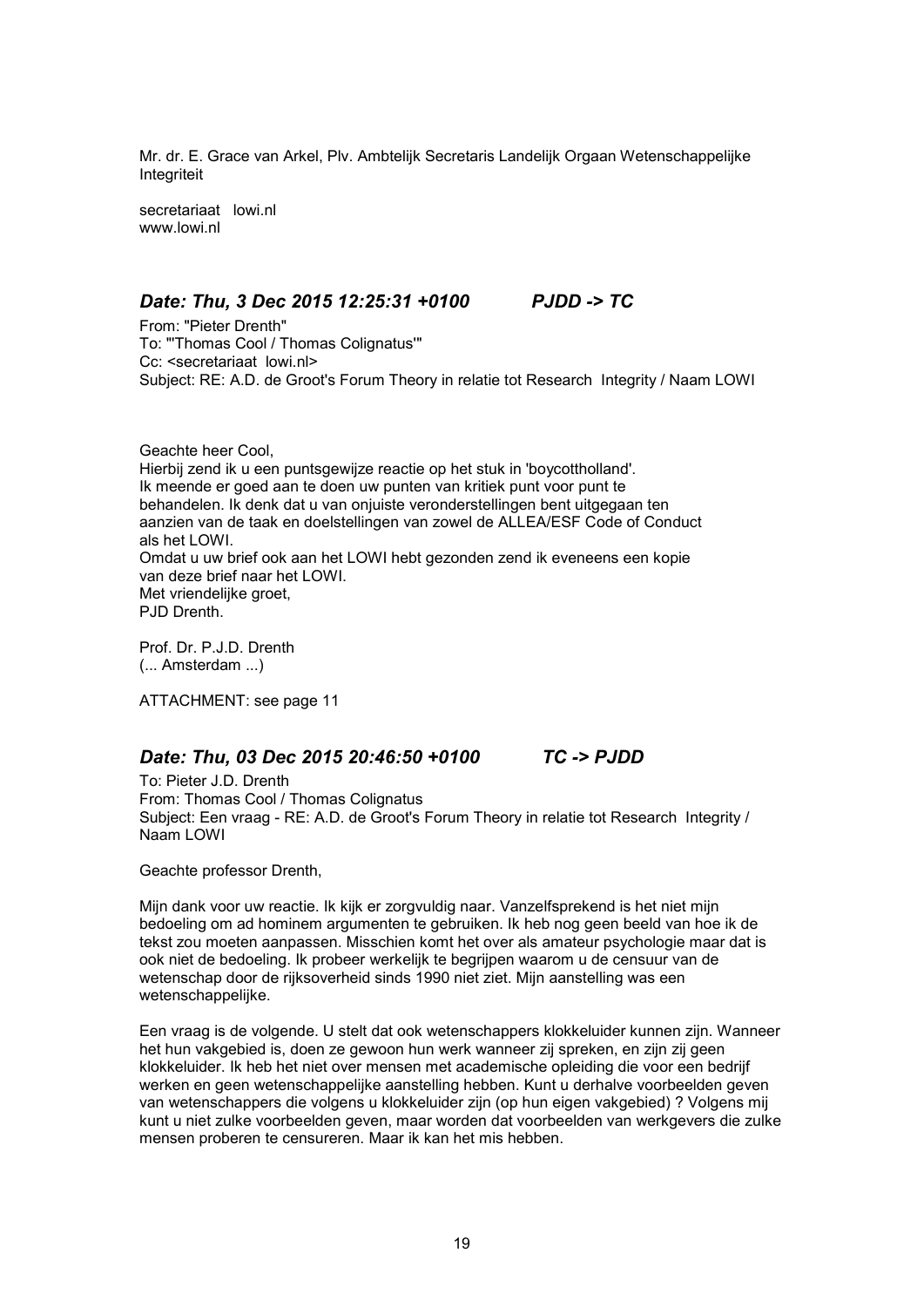(Hier is geen diepe casuistiek nodig. Mij gaat het erom dat u wegwuift dat in Nederland censuur van de wetenschap door de overheid plaatsvindt, en dat het ambtenarenrecht daarvoor misbruikt is.)

PM. Suggesties voor namen in "De onwelkome boodschap": http://www.volkskrant.nl/recensies/wetenschap-te-koop~a532014

Het is overigens opmerkelijk dat Koebben en Tromp zo weinig aandacht aan de CPB-kwestie geven. Als ik had geweten dat Koebben zo oud zou worden had ik hem eerder gevraagd waarom:

http://thomascool.eu/Thomas/Nederlands/TPnCPB/NVMC/Verslag.html

Met vriendelijke groet,

Thomas Cool / Thomas Colignatus Scheveningen

# *Date: Fri, 04 Dec 2015 11:00:51 +0100 TC -> PJDD*

To: Pieter J.D. Drenth From: Thomas Cool / Thomas Colignatus Subject: Concept-reactie & procedure-voorstel

Geachte professor Drenth,

Ik moet vandaag echt naar andere dingen kijken, dus laat ik u mijn concept-reactie geven. Het idee hieronder kwam voort uit de concept-reactie, en kan nog steeds een eye-opener zijn.

Mijn procedure-voorstel is:

(1) Het is jammer dat u al aan LOWI kopie heeft gedaan, maar ik kan ermee leven. U moet ermee leven dat ik de weblogtekst nog niet kan aanpassen want er zijn nog onduidelijkheden.

(2) Kijkt u s.v.p. naar mijn concept-reactie, en wellicht wilt u dan uw NL tekst vervangen door een kortere EN tekst.

(3) Dan finaliseer ik mijn reactie op basis van die EN tekst. Dus u heeft nog alle ruimte om gebruik te maken van verhelderingen in mijn concept-tekst. Wanneer misverstanden zijn opgelost dan vervalt zo'n concept natuurlijk.

(4) We zouden geen vooruitgang boeken wanneer u zou zeggen dat u uw NL tekst integraal intrekt, en niet meer wilt protesteren tegen wat u persoonlijke aanvallen noemt. Dan zou u wel vinden dat er persoonlijke aanvallen zijn, maar dit niet willen zeggen (althans naar mij toe): en dat is ook weer niet de bedoeling: want er is van mijn kant helemaal niet zo'n bedoeling. Van mijn kant is weghalen van die tekst ook te eenvoudig: want ik probeer te begrijpen waar het misverstand zit. Hoe kan een wetenschapper als u zich zo laten meeslepen door beperkende juridische kaders die censuur in de hand werken ?

(5) We houden het kort. Met uw EN tekst en mijn reactie daarop doen we weer kopie aan LOWI. Mijn vraag aan u is in hoeverre uw EN tekst dan publicabel is.

(...)

Met vriendelijke groet,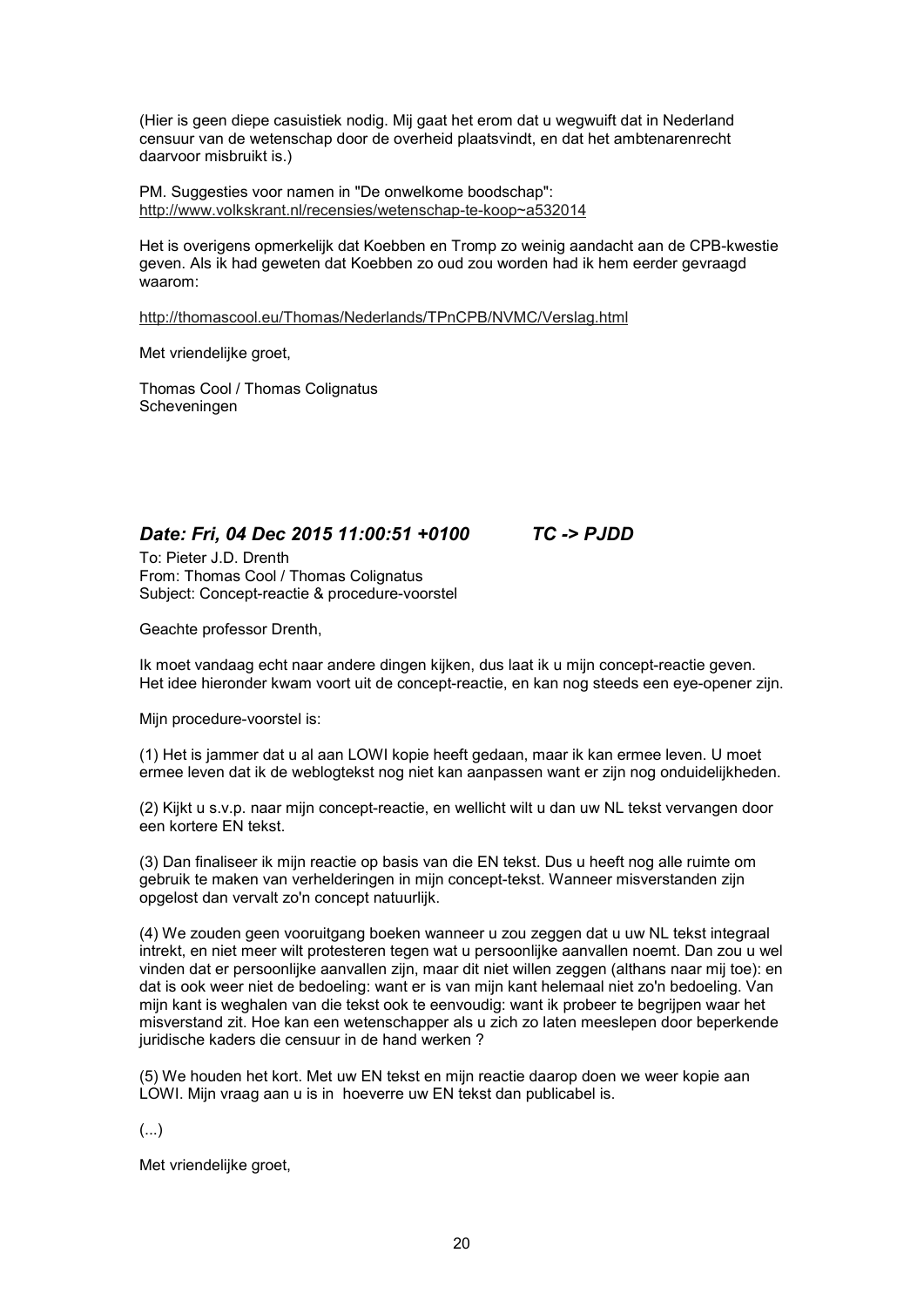Thomas Cool / Thomas Colignatus Scheveningen

ATTACHMENT: see page **Error! Bookmark not defined.** (the original draft text has now been finalized)

# *Date: Mon, 07 Dec 2015 18:58:48 +0100 TC -> PJDD*

To: Pieter J.D. Drenth From: Thomas Cool / Thomas Colignatus Subject: Update weblog text - Fwd: Concept-reactie & procedure-voorstel

Geachte professor Drenth,

Heeft u kans gehad om naar mijn rejoinder te kijken ? Inmiddels heb ik mijn weblog text aangepast. U kunt de aanpassingen vinden door in de tekst te zoeken naar "Update".

Dezelfde link:

https://boycottholland.wordpress.com/2015/11/26/allea-defines-research-integrity-too-narrow

Het procedure-voorstel is dan vrijwel als hieronderstaand. U heeft alvast een beeld hoe de tekst er gaat uitzien met de verheldering die uw reactie mogelijk maakt. Mijn hoop is dat u inderdaad een korte tekst in het Engels kunt formuleren die ook gepubliceerd mag worden.

Met vriendelijke groet,

Thomas Cool / Thomas Colignatus

Date: Fri, 04 Dec 2015 11:00:51 +0100 TC -> PJDD To: Pieter J.D. Drenth From: Thomas Cool / Thomas Colignatus Subject: Concept-reactie & procedure-voorstel

(... zie boven ....)

#### *Date: Mon, 14 Dec 2015 15:29:49 +0100 TC -> PJDD*

To: Pieter J.D. Drenth From: Thomas Cool / Thomas Colignatus Subject: Bent u nog van plan te reageren ?

Geachte professor Drenth,

Ik vraag me af of u nog van plan bent te reageren, met bijv. een korte Engelse tekst waarin u het ad hominem achterwege laat e.d.

Zo niet, dan kan ik mijn concept-rejoinder aanpassen en dit aan LOWI en bijv. ALLEA toezenden.

Met vriendelijke groet,

Thomas Cool / Thomas Colignatus